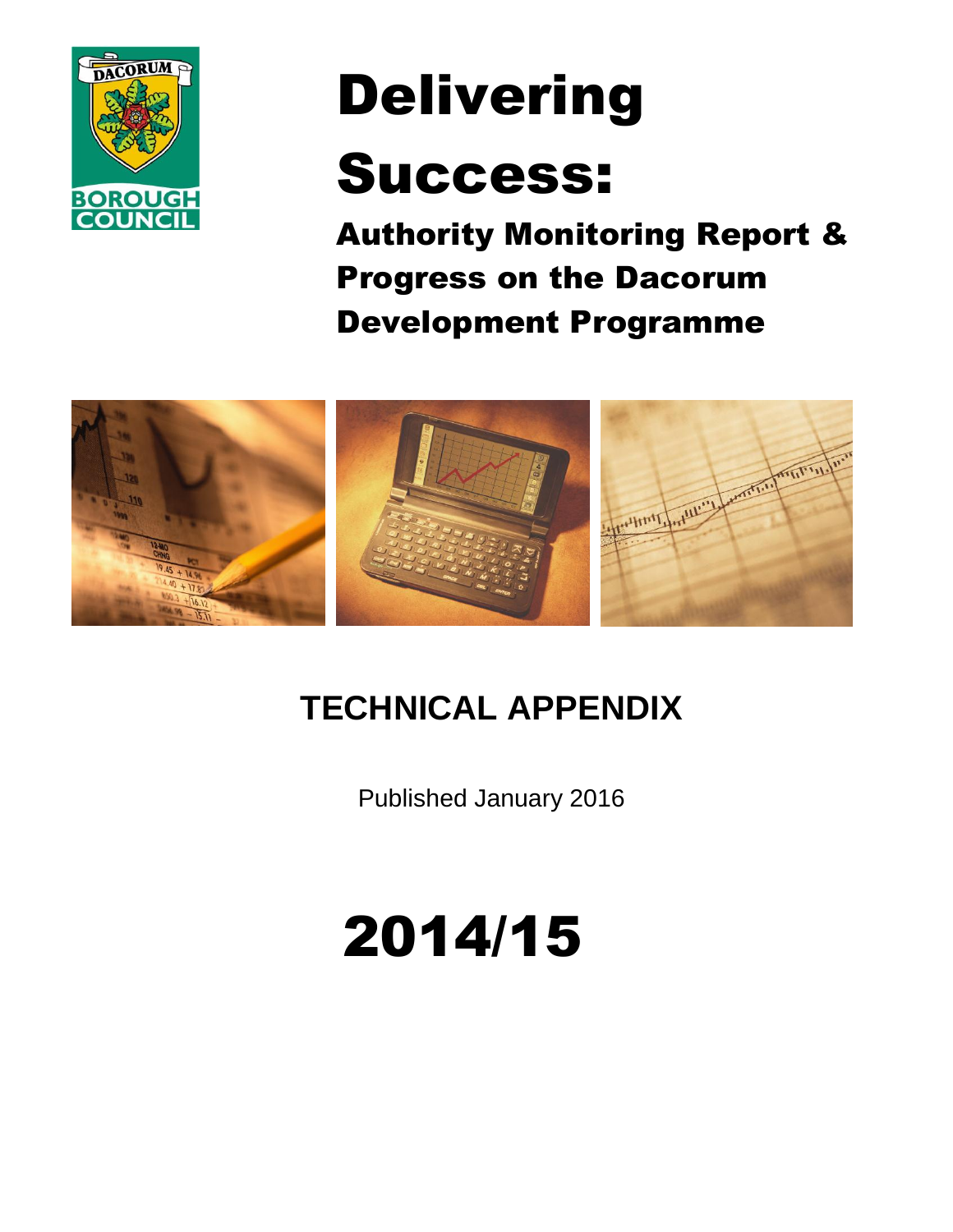## **Technical Appendix**

## **1. Executive Summary and Headline Results**

No further information.

### **2. Introduction to the Authority Monitoring Report**

No further information.

## **3. Local Development Scheme, Policy Implementation and Duty to Cooperate**

|              | House-<br>holder | <b>Conservation   Housing</b><br>/Listed<br><b>Buildings</b> |    | <b>Other</b> | <b>Enforce-</b><br>ment | <b>TPOs</b> | <b>Total</b> |
|--------------|------------------|--------------------------------------------------------------|----|--------------|-------------------------|-------------|--------------|
| Dismissed    | ົ                |                                                              | 14 |              |                         |             | 21           |
| Allowed      |                  |                                                              |    |              |                         |             | 29           |
| Split        |                  |                                                              |    |              |                         |             |              |
| Withdrawn    |                  |                                                              |    |              |                         |             |              |
| <b>Total</b> | 12               | C                                                            | 24 | 8            |                         |             | 54           |

#### **Table 3.1 Appeal decisions 2014/15**

#### **4. Borough Portrait**

No further information.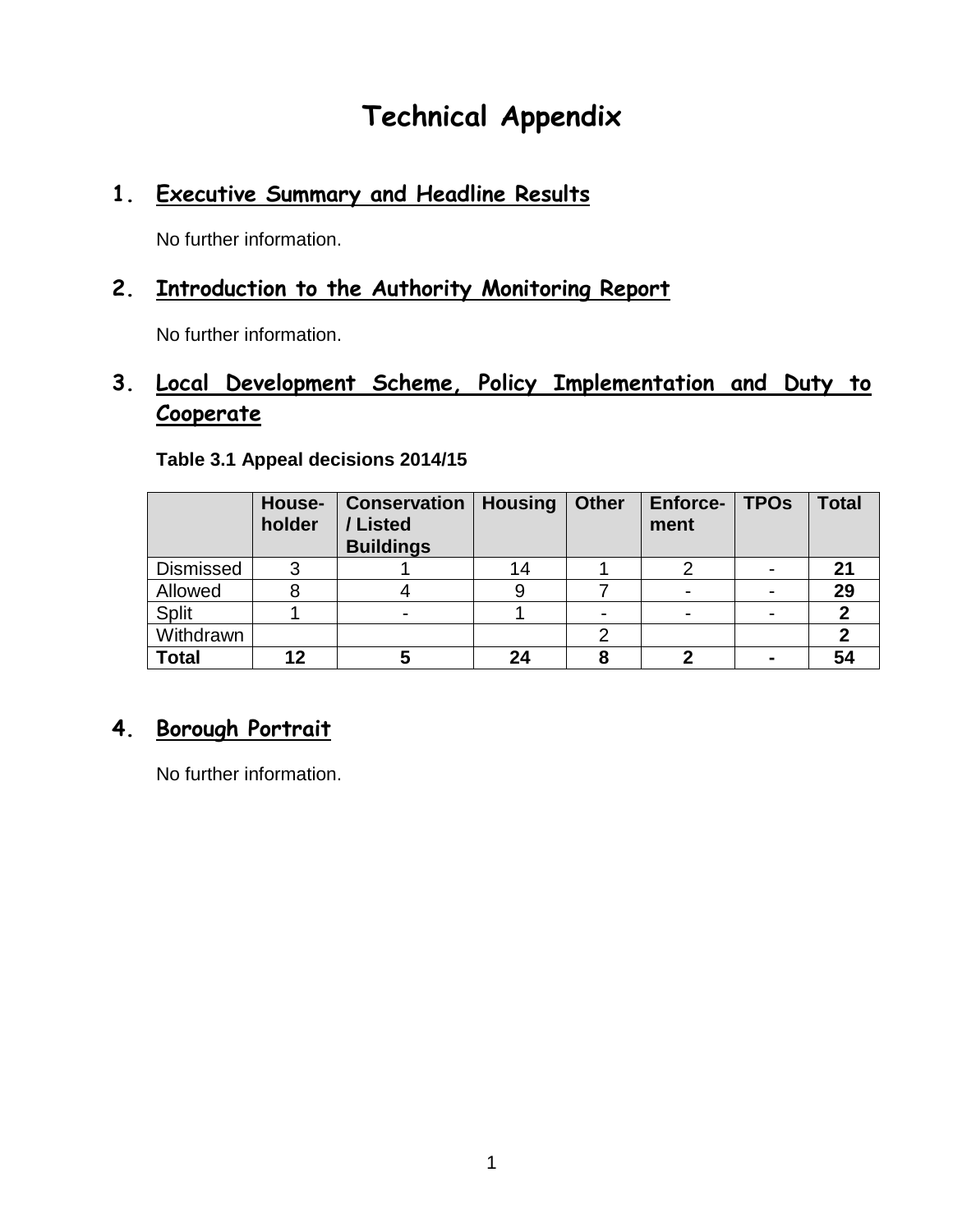## **5. Sustainable Development Strategy**

## **(a) Promoting sustainable development**

#### **Table 5.1 Distribution of housing by type of settlement**

|                                    |                     | 2007           | 2008           | 2009           | 2010           | 2011           | 2012           | 2013           | 2014           | 2015     | <b>Total</b>   |
|------------------------------------|---------------------|----------------|----------------|----------------|----------------|----------------|----------------|----------------|----------------|----------|----------------|
| <b>Main Centre</b>                 | <b>Hemel</b>        | 268            | 281            | 168            | 158            | 516            | 354            | 263            | 157            | 243      | 2,408          |
| for                                | Hempstead           |                |                |                |                |                |                |                |                |          |                |
| <b>Development</b>                 |                     |                |                |                |                |                |                |                |                |          |                |
| and Change                         |                     |                |                |                |                |                |                |                |                |          |                |
| % of Grand total                   |                     | 67             | 73             | 40             | 67             | 86             | 79             | 90.7           | 71.2           | 64       | 71.3           |
|                                    | <b>Berkhamsted</b>  | 81             | 74             | 156            | 46             | 45             | 37             | $-22$          | 11             | 24       | 452            |
| <b>Market Town</b>                 | <b>Tring</b>        | 19             | 6              | 35             | 1              | 10             | 9              | 25             | 10             | 35       | 150            |
|                                    | <b>Northchurch</b>  | 1              | -8             | 26             | 6              | 1.             | 26             | 1              | $-1$           | 1        | 53             |
| <b>Total</b>                       |                     | 101            | 72             | 217            | 53             | 56             | 72             | 4              | 20             | 60       | 655            |
| % of total                         |                     | 25             | 19             | 52             | 22             | 9              | 16             | 1.4            | 9.1            | 16       | 19.4           |
|                                    | <b>Bovingdon</b>    | 9              | 1              | $\overline{7}$ | $\overline{2}$ | 0              | $\Omega$       | 0              | 1              | 4        | 24             |
| <b>Large Village</b>               | <b>Kings</b>        | $\mathbf 0$    | $\overline{2}$ | 13             | $\overline{7}$ | 12             | 3              | 2              | 1              | 6        | 46             |
|                                    | Langley             |                |                |                |                |                |                |                |                |          |                |
|                                    | <b>Markyate</b>     | 1.             | 12             | 4              | 4              | 6              | $\overline{2}$ | 6              | 14             | 45       | 94             |
| <b>Total</b>                       |                     | 10             | 15             | 24             | 13             | 18             | 5              | 8              | 16             | 55       | 164            |
| % of Grand total                   |                     | 3              | 4              | 6              | 5              | 3              | 1              | 2.8            | 7.3            | 14       | 4.9            |
|                                    | <b>Chipperfield</b> | 6              | $\Omega$       | $\Omega$       | $\Omega$       | $\overline{7}$ | 1              | 1              | $\Omega$       | 1        | 16             |
| <b>Small Village</b><br>within the | <b>Flamstead</b>    | $-1$           | 1              | 0              | 0              | 0              | 0              | $\Omega$       | 0              | 0        | 0              |
| <b>Green Belt</b>                  | <b>Potten End</b>   | $\Omega$       | $-1$           | $\overline{2}$ | 1              | 0              | $-1$           | $\overline{2}$ | $\Omega$       | $-1$     | $\overline{2}$ |
|                                    | Wigginton           | 0              | 1              | 0              | 0              | 0              | 1              | 1              | 0              | $-1$     | $\overline{2}$ |
| <b>Total</b>                       |                     | 5              | $\mathbf{1}$   | $\overline{2}$ | 1              | $\overline{7}$ | 1              | 4              | $\bf{0}$       | $-1$     | 20             |
| % of total                         |                     | 1              | $\bf{0}$       | $\bf{0}$       | 0              | 1              | $\bf{0}$       | 1.4            | $\bf{0}$       | $\bf{0}$ | 0.6            |
|                                    | <b>Aldbury</b>      | $\mathbf 0$    | $\mathbf 0$    | 0              | $\overline{0}$ | 0              | $\overline{0}$ | $\mathbf 0$    | $\overline{0}$ | $-1$     | $-1$           |
| <b>Small Village</b>               | Long                | 2              | 0              | 0              | 0              | 0              | 0              | 0              | 0              | 0        | $\overline{2}$ |
| within the<br><b>Rural area</b>    | <b>Marston</b>      |                |                |                |                |                |                |                |                |          |                |
|                                    | <b>Wilstone</b>     | 0              | 0              | 0              | 0              | 0              | $-1$           | 1              | $\mathbf 0$    | 0        | $\mathbf 0$    |
| <b>Total</b>                       |                     | $\overline{2}$ | $\bf{0}$       | $\mathbf{0}$   | $\bf{0}$       | $\bf{0}$       | $-1$           | $\mathbf 1$    | $\bf{0}$       | $-1$     | $\mathbf{1}$   |
| % of Grand total                   |                     | 1%             | $\bf{0}$       | $\bf{0}$       | 0              | 0              | $\bf{0}$       | 0.3            | $\bf{0}$       | 0        | 0.0            |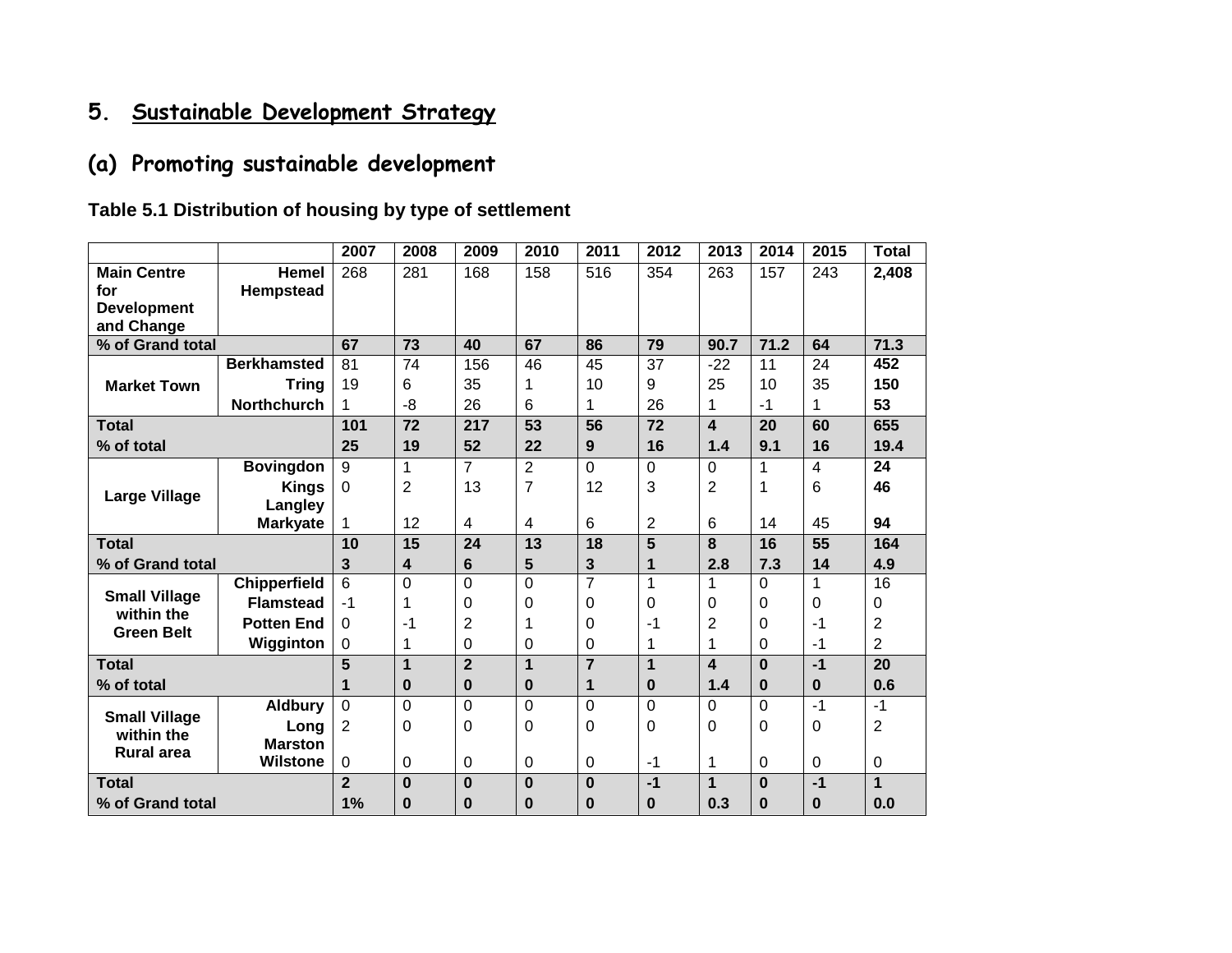| Other Small Villages and the<br><b>Country side</b> | 14  | 15  |     | 12  |     | 16  | 10  | 26   | 23 | 129   |
|-----------------------------------------------------|-----|-----|-----|-----|-----|-----|-----|------|----|-------|
| % of Grand total                                    |     |     |     |     |     |     | 3.4 | 11.9 | 23 | 3.8   |
| <b>Grand total</b>                                  | 400 | 384 | 418 | 237 | 603 | 447 | 290 | 219  |    | 3,377 |

Note: All figures are net completions.

Source: DBC Monitoring 2006-15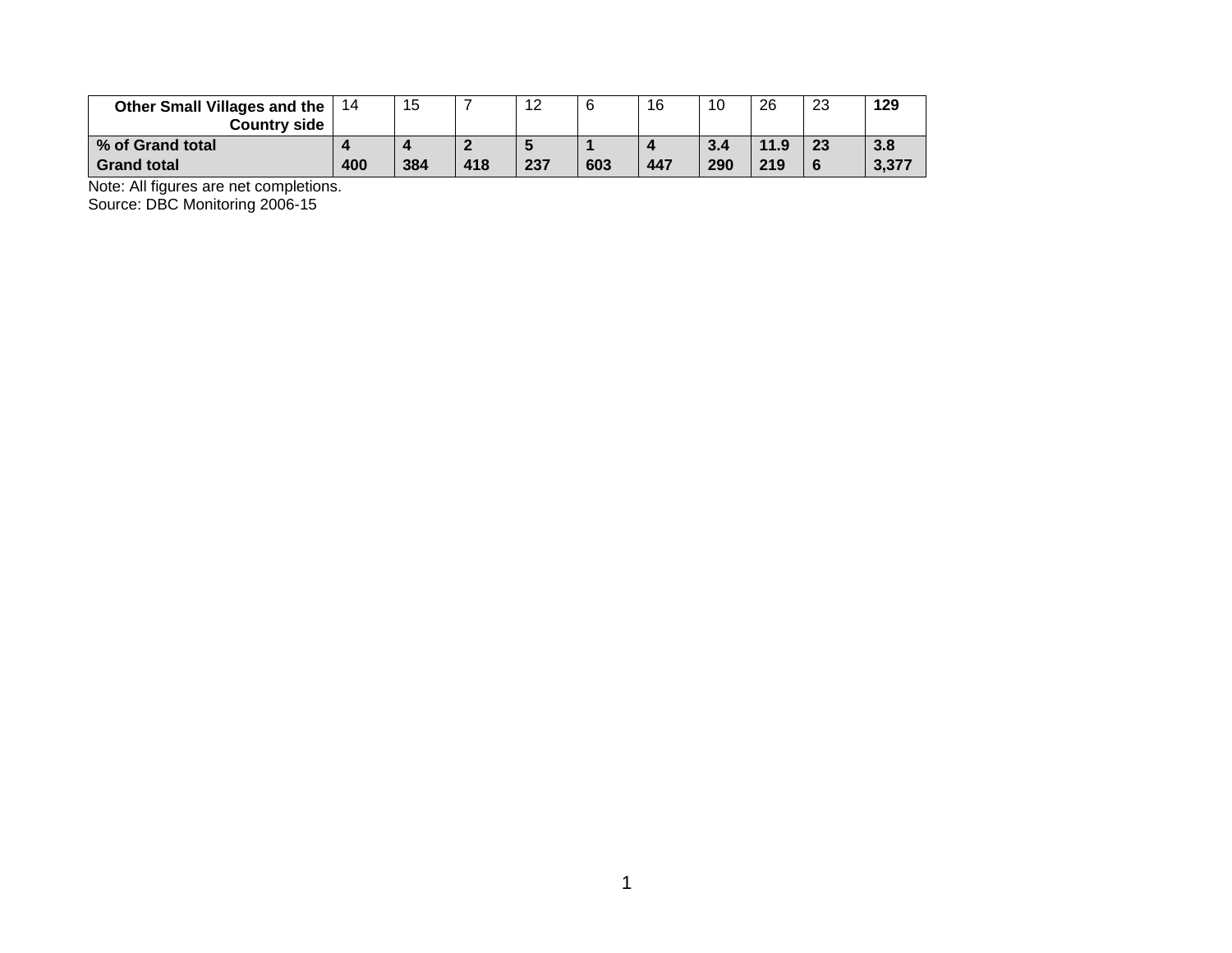## **(b) Enabling convenient access between homes, jobs and facilities**

|                        | <b>Gross</b>       | %                    | <b>Net</b>         | %                    |
|------------------------|--------------------|----------------------|--------------------|----------------------|
|                        | <b>Completions</b> |                      | <b>Completions</b> |                      |
|                        | within 30          |                      | within 30          |                      |
| <b>Service</b>         | <b>Minutes</b>     | <b>Accessibility</b> | <b>Minutes</b>     | <b>Accessibility</b> |
| <b>Primary Schools</b> | 403                | 99%                  | 377                | 100%                 |
| Secondary Schools      | 390                | 96%                  | 368                | 98%                  |
| Employment             | 340                | 83%                  | 316                | 84%                  |
| GPs                    | 382                | 94%                  | 362                | 96%                  |
| Hospitals              | 324                | 79%                  | 304                | 81%                  |
| <b>Retail Centres</b>  | 315                | 77%                  | 295                | 79%                  |

Note: Public Transport includes buses, trains and walking Source: HCC monitoring/Trac modelling

#### **Table 5.3 Fully completed schemes complying with car parking standards**

|                        |     | All Schemes - no. complying with standards |   |       |  |  |  |  |
|------------------------|-----|--------------------------------------------|---|-------|--|--|--|--|
|                        | Yes | Unknown No                                 |   | Total |  |  |  |  |
| Berkhamsted            | 6   |                                            |   |       |  |  |  |  |
| Bovingdon              |     |                                            |   |       |  |  |  |  |
| Chipperfield           |     |                                            |   |       |  |  |  |  |
| Hemel Hempstead        | 25  |                                            |   | 29    |  |  |  |  |
| Kings Langley          |     |                                            |   |       |  |  |  |  |
| Markyate               |     |                                            |   |       |  |  |  |  |
| Northchurch            |     |                                            |   |       |  |  |  |  |
| <b>Rest of Dacorum</b> | 10  | 4                                          | 5 | 19    |  |  |  |  |
| Tring                  | 5   |                                            |   |       |  |  |  |  |
|                        | 53  |                                            |   | 69    |  |  |  |  |

#### **a) All Schemes**

#### **b) New Build Schemes**

|                 | New Build Schemes - no. complying with |            |   |       |  |  |  |
|-----------------|----------------------------------------|------------|---|-------|--|--|--|
|                 | standards                              |            |   |       |  |  |  |
|                 | Yes                                    | Unknown No |   | Total |  |  |  |
| Berkhamsted     | 4                                      |            |   | Б     |  |  |  |
| Bovingdon       |                                        |            |   |       |  |  |  |
| Chipperfield    |                                        |            |   |       |  |  |  |
| Hemel Hempstead | 18                                     |            |   | 21    |  |  |  |
| Kings Langley   |                                        |            |   |       |  |  |  |
| Northchurch     |                                        |            |   |       |  |  |  |
| Rest of Dacorum | ٩                                      |            |   | 13    |  |  |  |
| Tring           |                                        |            |   |       |  |  |  |
|                 | 38                                     |            | Զ |       |  |  |  |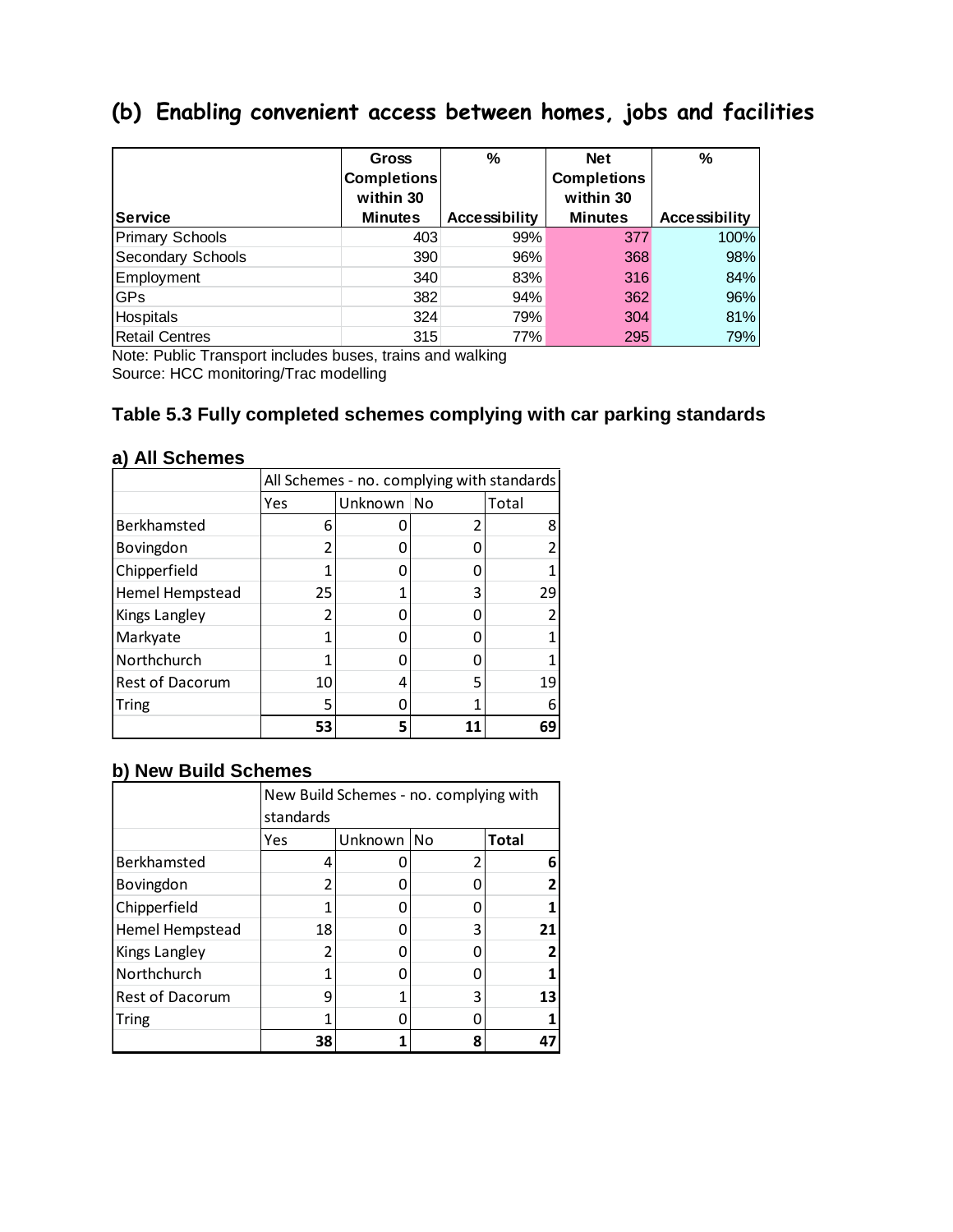| Applic. No. | <b>Address</b>                                                             | <b>Use Class</b> | <b>Green</b><br>transport<br>Plan |
|-------------|----------------------------------------------------------------------------|------------------|-----------------------------------|
| 4/1317/14   | Roy Chapman Ltd and Davis and Samson,<br>Gossoms End, Berkhamsted          | A <sub>1</sub>   | Yes                               |
| 4/0377/10   | Land at Jarman Park, Hemel Hempstead                                       | A <sub>1</sub>   | Yes                               |
| 4/0676/14   | Land at Maylands Court, Wood Lane End,<br>Maylands Avenue, Hemel Hempstead | A1/A2/A3/A5      | <b>Yes</b>                        |
| 4/0738/10   | Units E and F, Maylands Wood Estate,<br>Maylands Avenue, Hemel Hempstead   | <b>B1</b>        | Yes                               |
| 4/1148/12   | Golden West Foods Ltd, Boundary Way,<br><b>Hemel Hempstead</b>             | Mixed B1/B2      | Yes                               |
| 4/0851/01   | Lucas site, Building 2, Maylands Avenue,<br><b>Hemel Hempstead</b>         | <b>B1</b>        | Yes                               |
| 4/2124/08   | Land at Breakspear House, Maylands<br>Avenue, Hemel Hempstead              | <b>B1</b>        | Yes                               |
| 4/1399/13   | The Campus, Maylands Avenue, Hemel<br>Hempstead                            | <b>B1</b>        | Yes                               |
| 4/0305/12   | Desoutter Building, Eaton Road, Hemel<br>Hempstead                         | <b>B1/B2</b>     | <b>No</b>                         |
| 4/2245/12   | Bourne End Mills Industrial Estate, Bourne<br>End Lane, Bourne End         | <b>B1/B2/B8</b>  | <b>Yes</b>                        |
| 4/0610/11   | Former Express Dairy, Riversend Road,<br>Hemel Hempstead                   | B <sub>8</sub>   | Yes                               |
| 4/2163/14   | Century House, Maxted Road, Hemel<br>Hempstead                             | B <sub>8</sub>   | Yes                               |

#### **Table 5.4 Green Transport Plans - Qualifying Schemes**

Source: DBC Employment Land Position Statement No. 39 (1<sup>st</sup> April 2015)

## **(c) Securing quality design**

No further information provided.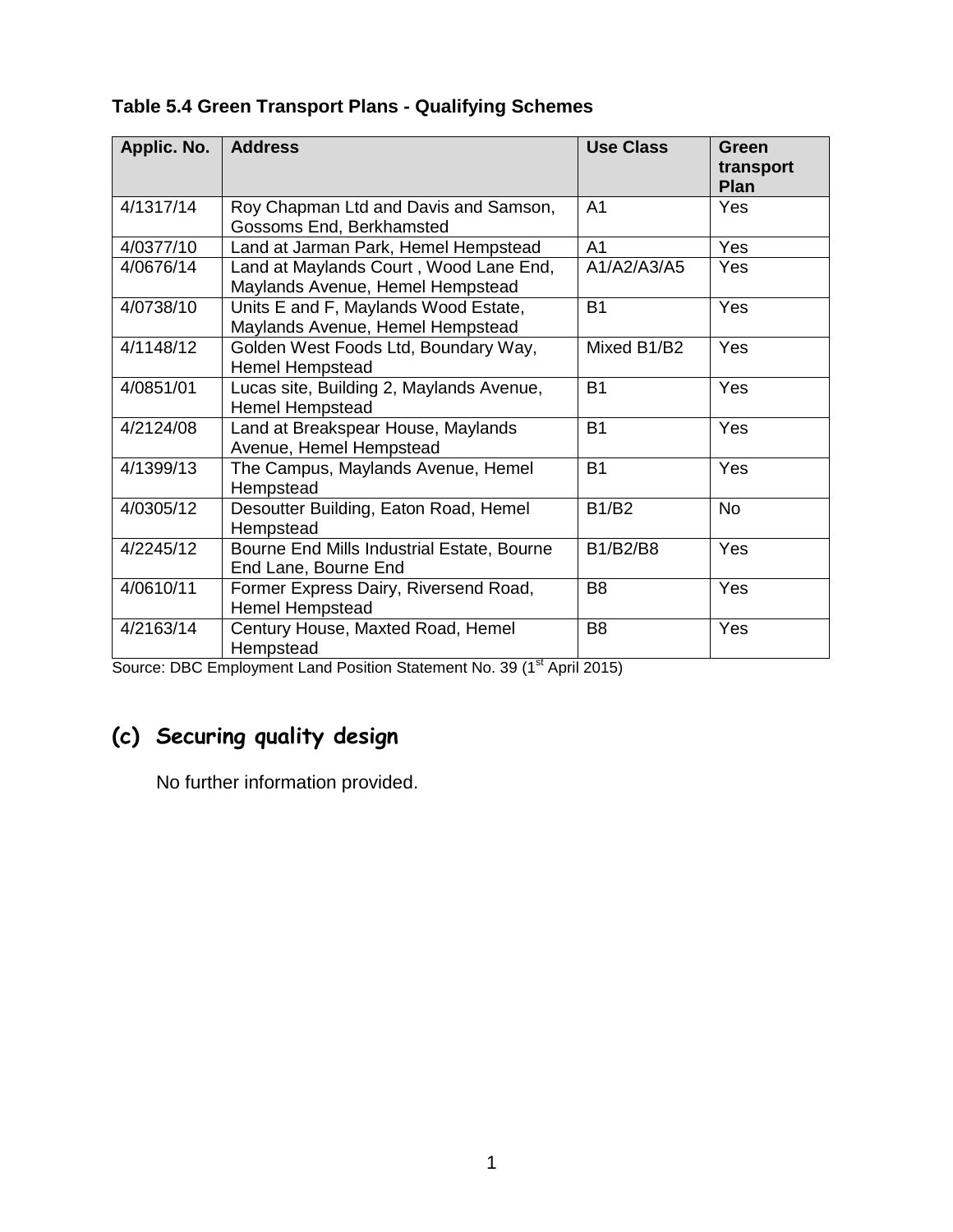## **6. Strengthening Economic Prosperity**

### **(a) Creating jobs and full employment**

No further information provided.

## **(b) Providing for offices, industry, storage and distribution**

No further information provided.

#### **(c) Supporting retailing and commerce**

Mix of uses in town centres: In order to monitor the health of Hemel Hempstead town centre the Council undertook a survey of uses throughout the town centre and the Old Town during December 2010 (Figure 6.1 and Table 6.2). The data was disaggregated for the town centre into the main and mixed shopping frontages (defined in Policy 42 of the Dacorum Borough Local Plan 1991-2011). As is to be expected, the main shopping frontage areas within the town centre contain the highest proportion of retail (A1) uses, but also the highest proportion of vacant units. The latter may be because retail uses have suffered more than other town centre uses during the economic downturn.



**Figure 6.1: Hemel Hempstead Town Centre and Old Town mix of uses**

One of the Council's priorities is to regenerate the town centre. The Council has prepared a Hemel Town Centre Master Plan, which will shape and steer future regeneration in the town centre (see Chapter 10 of the Annual Monitoring Report for further detail).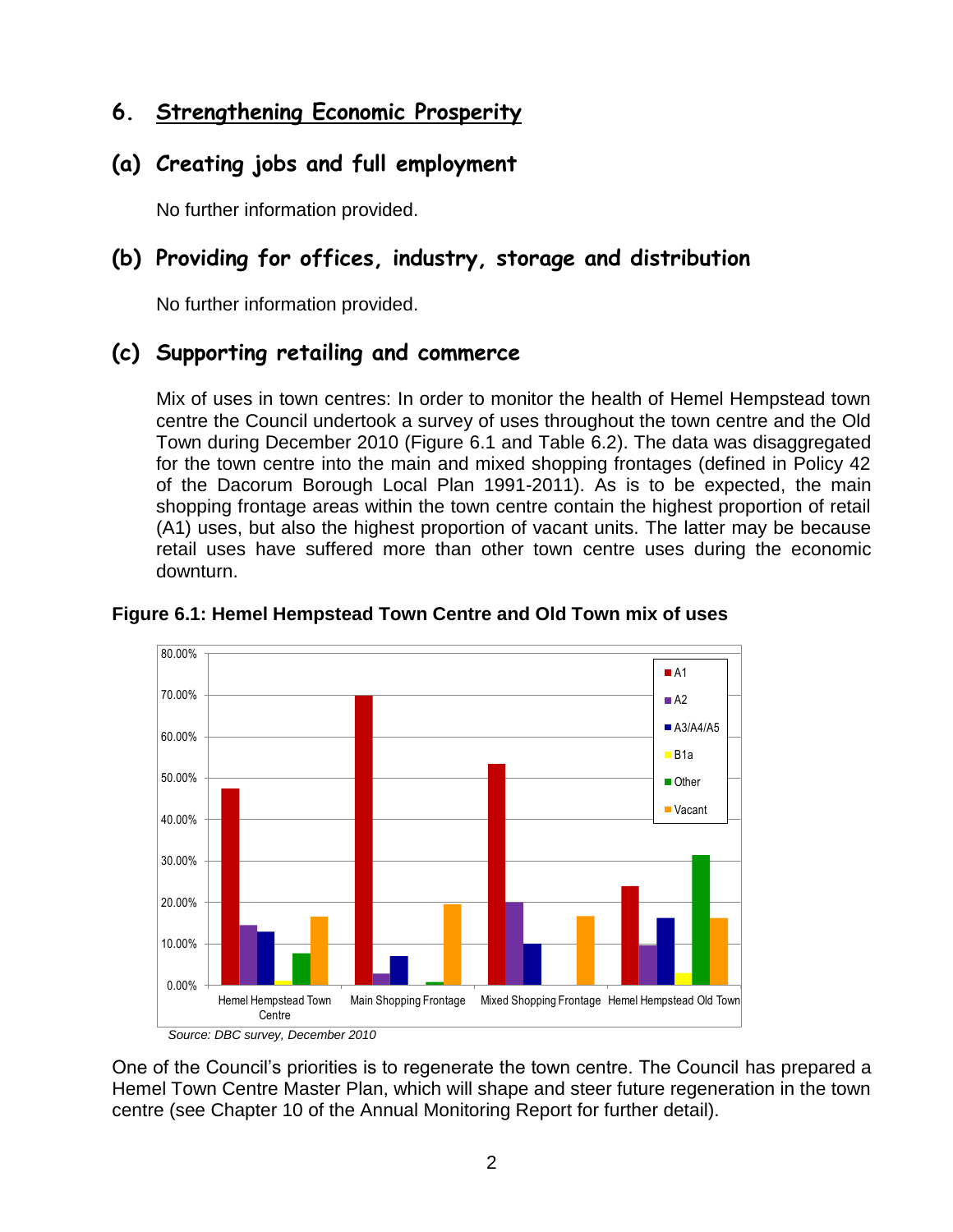The health of Berkhamsted and Tring town centres were surveyed in the 2010/11 monitoring period (Figures 6.2 and 6.3 and resp. Tables 6.3 and 6.4). The proportions of A1 uses in the main shopping frontage in Berkhamsted were higher compared to the rest of the centre, suggesting the success of the Council in seeking to protect a shopping core. The survey also indicates there were no vacant units in this location, which implies that Berkhamsted is healthier compared to Hemel Hempstead town centre, based on this factor. It is also evident that Berkhamsted has a consistent spread of financial/profession services and places to eat/drink across the various subdivision of the Town Centre.



**Figure 6.2: Berkhamsted Town Centre mix of uses**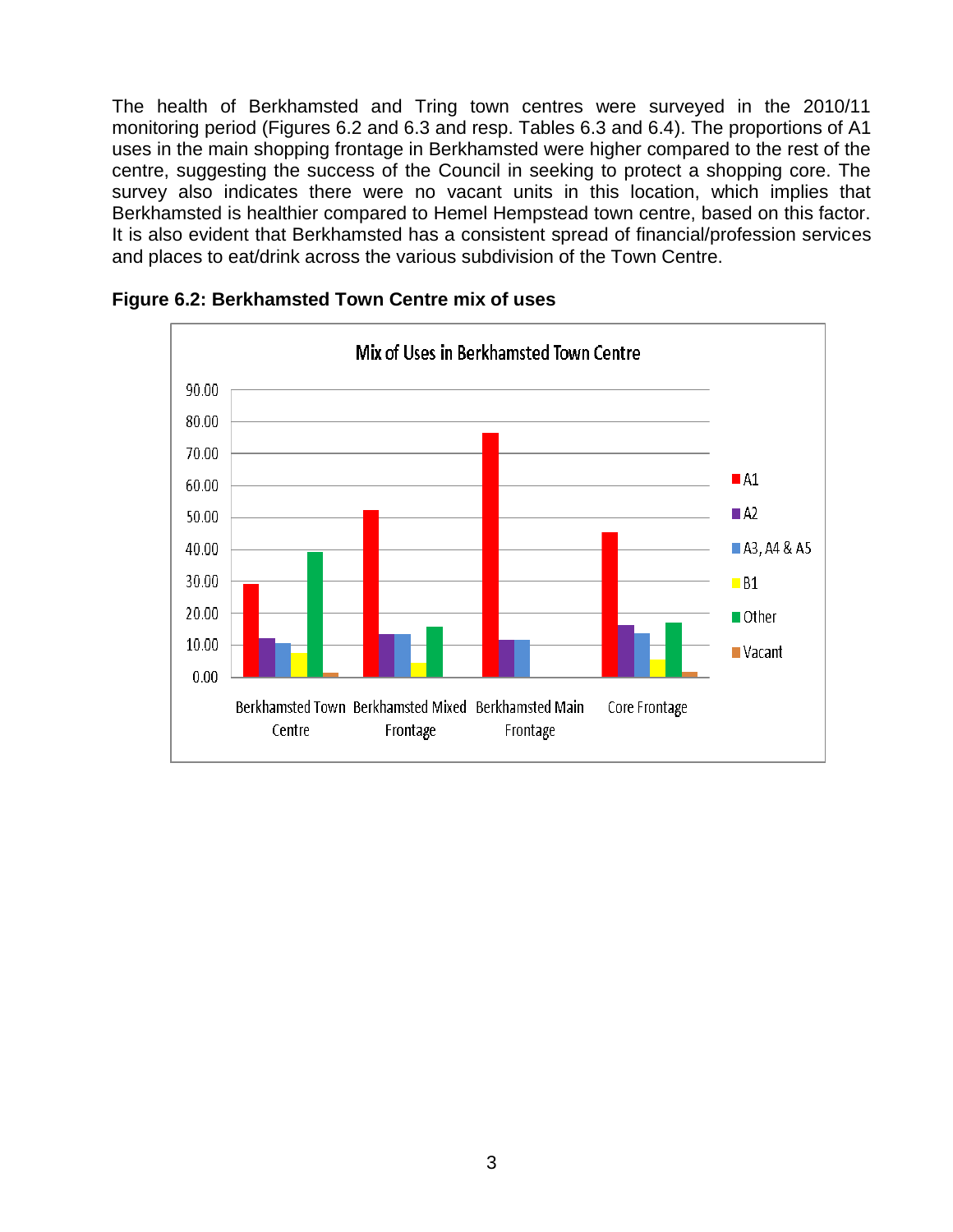Tring represents a similar picture to Hemel Hempstead and Berkhamsted where the main frontage is dominated by A1 uses, although vacancies are much lower when compared to the former.



**Figure 6.3: Tring Town Centre mix of uses**

#### **Table 6.2: Hemel Hempstead Town Centre and Old Town mix of uses**

| <b>Use Class</b> |              | <b>Hemel Hempstead Town Centre</b> |                | Hemel          | Old          |          |                |                |
|------------------|--------------|------------------------------------|----------------|----------------|--------------|----------|----------------|----------------|
|                  | Town         | Centre                             | Main           | Shopping       | Mixed        | Shopping | Town           |                |
|                  | overall      |                                    |                | Frontage       |              | Frontage |                |                |
|                  | No.          | %                                  | No.            | $\%$           | No.          | %        | No.            | $\%$           |
|                  | <b>Units</b> |                                    | <b>Units</b>   |                | <b>Units</b> |          | <b>Units</b>   |                |
| A1 total         | 147          | 47                                 | 100            | 70             | 16           | 53       | 25             | 24             |
| Comparison       | 112          | 36                                 | 87             | 61             | 10           | 33       | 15             | 14             |
| Convenience      | 13           | 4                                  | 4              | 3              | 4            | 13       | $\overline{2}$ | $\overline{2}$ |
| A1 Service       | 22           | 7                                  | 9              | 6              | 2            | 7        | 8              | 8              |
| A2               | 45           | 15                                 | 4              | 3              | 6            | 20       | 10             | 10             |
| A3, A4, A5       | 40           | 13                                 | 10             | 7              | 3            | 10       | 17             | 16             |
| B <sub>1</sub> a | 3            |                                    | $\overline{0}$ | $\overline{0}$ | $\Omega$     | 0        | 3              | 3              |
| Other            | 24           | 8                                  | 1              |                | $\Omega$     | $\Omega$ | 33             | 31             |
| Vacant           | 51           | 16                                 | 28             | 20             | 5            | 17       | 17             | 16             |
| Total            | 310          | 100                                | 143            | 101            | 30           | 100      | 105            | 100            |

*Source: DBC survey, October 2009*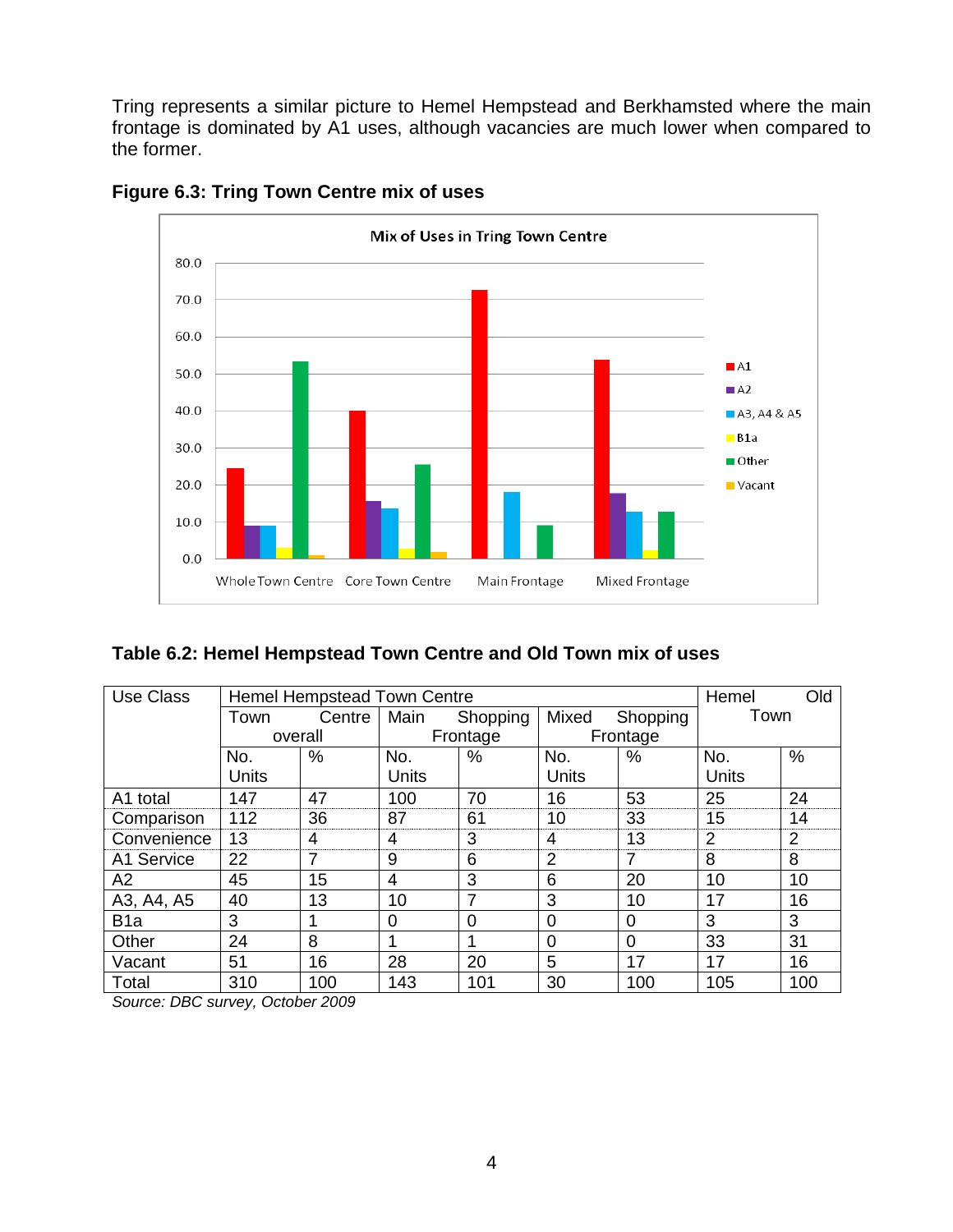#### **Table 6.3: Berkhamsted Town Centre mix of uses**

| Use Class      |           | Town Centre June 2011 | Mixed Frontage June 2011 |       |                          | MainFrontage June 2011 |           | Core Frontage |  |
|----------------|-----------|-----------------------|--------------------------|-------|--------------------------|------------------------|-----------|---------------|--|
|                | No. Units | %                     | No. Units                | %     | No. Units                | %                      | No. Units | %             |  |
| Comparison     | 81        | 20.56                 | 19                       | 43.18 | 10                       | 58.8                   |           | 55 33.33      |  |
| Convenience    | 12        | 3.05                  | 3                        | 6.82  | $\overline{2}$           | 11.8                   |           | 84.85         |  |
| A1: Other      | 22        | 5.58                  |                          | 2.27  |                          | 5.9                    |           | 12 7.27       |  |
| A2             | 48        | 12.18                 | 6                        | 13.64 | $\overline{\phantom{a}}$ | 11.8                   |           | 27 16.36      |  |
| A3, A4 & A5    | 42        | 10.66                 | 6                        | 13.64 | e.                       | 11.8                   |           | 23 13.94      |  |
| <b>B1</b>      | 29        | 7.36                  |                          | 4.55  | 0                        | 0.0                    |           | 9 5.45        |  |
| <b>B2</b>      |           | 0.51                  | 0                        | 0.00  | 0                        | 0.0                    |           | 0 0.00        |  |
| C1             |           | 0.25                  | o                        | 0.00  | 0                        | 0.0                    |           | 0 0.00        |  |
| C <sub>3</sub> | 114       | 28.93                 |                          | 4.55  | 0                        | 0.0                    |           | 12 7.27       |  |
| D <sub>1</sub> | 29        | 7.36                  |                          | 2.27  | 0                        | 0.0                    |           | 11 6.67       |  |
| SG             | 8         | 2.03                  |                          | 6.82  | 0                        | 0.0                    |           | 5 3.03        |  |
| Vacant         | 6         | 1.52                  |                          | 2.27  | 0                        | 0.0                    |           | 3 1.82        |  |
| Total          | 394       | 100                   | 44                       | 100   | 17                       | 100                    | 165       | 100           |  |

Source: DBC Survey

#### **Table 6.4: Tring Town Centre mix of uses**

| Use Class      |               | Whole Town Centre June 2011 |                | Core Town Centre June 2011 |                | Main Frontage June 2011 |                | Mixed Frontage June 2011 |
|----------------|---------------|-----------------------------|----------------|----------------------------|----------------|-------------------------|----------------|--------------------------|
|                | No. Units     | %                           | No. Units      | %                          | No. Units      | %                       | No. Units      | %                        |
| Comparison     | 33            | 16.6                        | 27             | 26.5                       | 4              | 36.4                    | 15             | 38.5                     |
| Convenience    | 7             | 3.5                         | 6              | 5.9                        | з              | 27.3                    | 3              | 7.7                      |
| A1: Other      | 9             | 4.5                         | 8              | 7.8                        |                | 9.1                     | 3              | 7.7                      |
| A2             | 18            | 9.0                         | 16             | 15.7                       | 0              | 0.0                     |                | 17.9                     |
| A3, A4 & A5    | 18            | 9.0                         | 14             | 13.7                       | $\overline{2}$ | 18.2                    | 5              | 12.8                     |
| <b>B1</b>      | 12            | 6.0                         | 9              | 8.8                        | 0              | 0.0                     | 2              | 5.1                      |
| <b>B2</b>      | 1             | 0.5                         | 0              | 0.0                        | 0              | 0.0                     | 0              | 0.0                      |
| C1             |               | 0.5                         |                | 1.0                        | 0              | 0.0                     | 0              | 0.0                      |
| C3             | 84            | 42.2                        | 10             | 9.8                        | 0              | 0.0                     | 0              | 0.0                      |
| D1             | 9             | 4.5                         | 6              | 5.9                        |                | 9.1                     | $\overline{2}$ | 5.1                      |
| D <sub>2</sub> | 3             | 1.5                         | 2              | 2.0                        | 0              | 0.0                     |                | 2.6                      |
| SG             | $\mathcal{D}$ | 1.0                         |                | 1.0                        | 0              | 0.0                     |                | 2.6                      |
| Vacant         | 2.            | 1.0                         | $\overline{2}$ | 2.0                        | 0              | 0.0                     | 0              | 0.0                      |
| Total          | 199           | 100                         | 102            | 100                        | 11             | 100                     | 39             | 100                      |

Source: DBC Survey

## **(d) Economic Development Strategy**

No further information provided.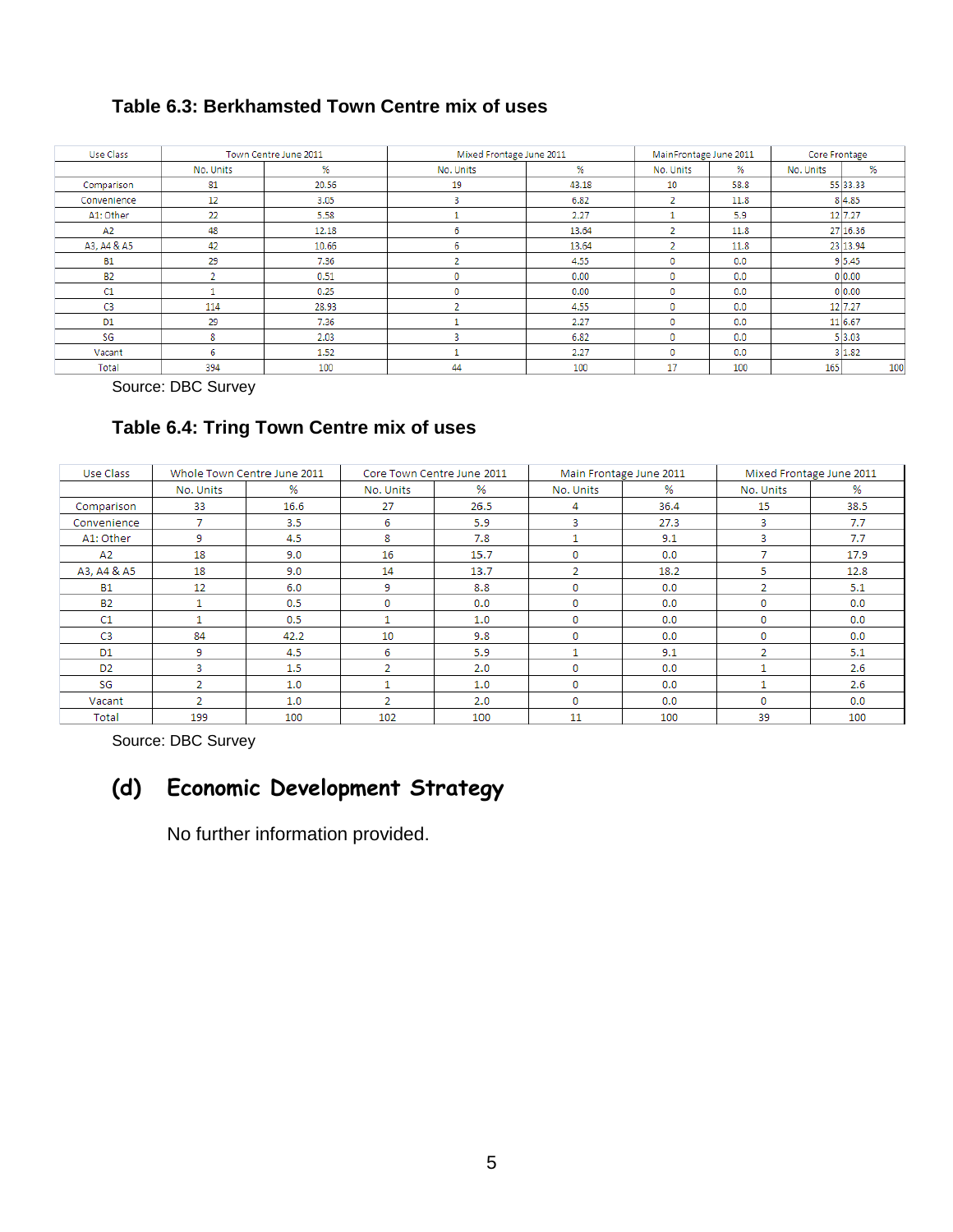## **7. Providing homes and community services**

## **(a) Providing Homes**

**Table 7.1 Housing Completions compared to total required over the Plan period: 2006-2031**

| 25 Year Core Strategy Requirement 2006-2031                 | 10,750                 |       |
|-------------------------------------------------------------|------------------------|-------|
|                                                             | <b>Net Completions</b> |       |
| April 2006 - March 2007                                     | 400                    |       |
| April 2007 - March 2008                                     | 384                    |       |
| April 2008 - March 2009                                     | 418                    |       |
| April 2009 - March 2010                                     | 237                    |       |
| April 2011- March 2011                                      | 603                    |       |
| April 2011- March 2012                                      | 447                    |       |
| April 2012- March 2013                                      | 290                    |       |
| April 2013- March 2014                                      | 219                    |       |
| April 2014- March 2015                                      | 379                    |       |
| Total 9 year completions                                    |                        | 3,377 |
| Remaining 16 year completions 2015 - 2031 (10,750 - 3,377)) | 7,373                  |       |
| Annualised remaining requirement (7,373/16)                 | 461                    |       |
| Actual Annual rate achieved (3,377/9)                       | 375                    |       |

*Source: DBC Residential Land Position Statement No. 42 1 st April 2015*

#### **Table 7.2 Core Strategy 5-year housing land supply calculations (1st April 2016 to 31st March 2021)**

| 25 year Core Strategy requirement 1 April 2006 - 31 March 2031   | 10,750                                        |
|------------------------------------------------------------------|-----------------------------------------------|
| Completions 1 April 2006 - 31 March 2015                         | 3,377                                         |
| Projected completions (current year) 2015/16                     | 629                                           |
| Total projected completions 2006-2016 (3,377+ 629)               | 4006                                          |
| Remaining Core Strategy requirement 2016 - 2031 (10,750 - 4,006) | 6,744                                         |
| Requirement for 2006 - 2016 (430 x10)                            | 4,300                                         |
| Shortfall 2006 - 2016 (4,300 - 4,006)                            | 294                                           |
| 5 year requirement for 2016 - 2021                               | 2,552                                         |
| Core Strategy unadjusted housing target $(430 \times 5) = 2,150$ |                                               |
| Plus Shortfall = $294$                                           |                                               |
| Plus 5% buffer brought forward from later in plan period (5% of  |                                               |
| $2,150$ ) = 108                                                  |                                               |
| Annual adjusted 5 year requirement (2,552 / 5)                   | 510                                           |
| Projected supply 2016/17 - 2020/21                               | 2,995                                         |
| No. of years supply $(2,995/510)$                                | 5.9                                           |
| ∡st ∧<br>$\mathbf{r}$<br>$\overline{a}$<br>$\sim$<br><b></b>     | years<br>$\cdots$ $\sim$ $\sim$ $\sim$ $\sim$ |

*Source: DBC monitoring /Residential Land Position Statement No. 42 - 1 st April 2015*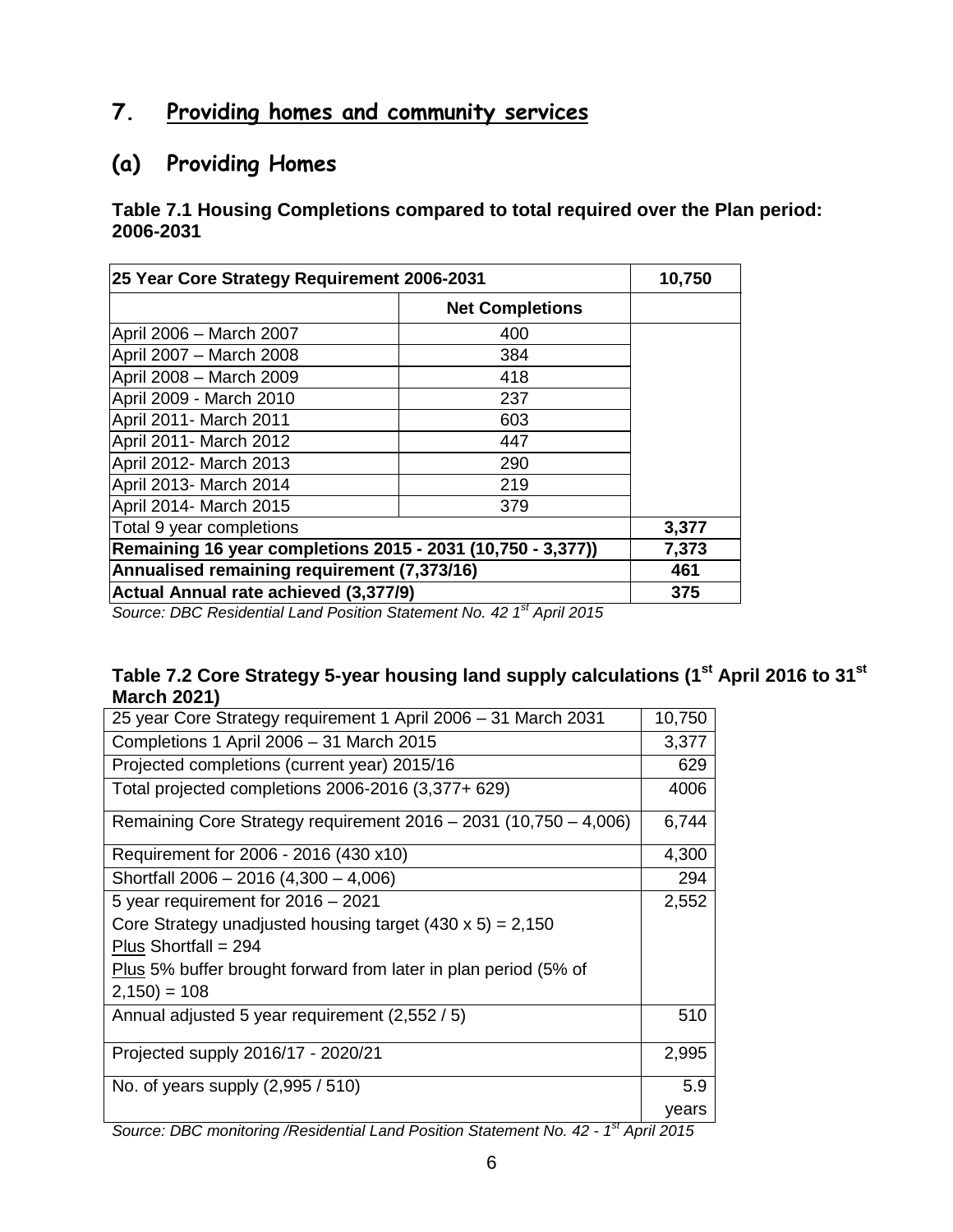#### **Table 7.3 Proportion of new dwellings and converted dwellings on previously developed land**

| <b>Period</b> | <b>Gross</b><br>completions on<br><b>PDL</b> | % of total | <b>Net completions</b><br>on PDL | % of total |
|---------------|----------------------------------------------|------------|----------------------------------|------------|
| 2006/07       | 476                                          | 99         | 407                              | 99         |
| 2007/08       | 458                                          | 98         | 376                              | 98         |
| 2008/09       | 440                                          | 95         | 396                              | 95         |
| 2009/10       | 243                                          | 94         | 220                              | 93         |
| 2010/11       | 563                                          | 89         | 527                              | 87         |
| 2011/12       | 407                                          | 85         | 377                              | 84         |
| 2012/13       | 250                                          | 69         | 176                              | 61         |
| 2013/14       | 126                                          | 50         | 91                               | 42         |
| 2014/15       | 295                                          | 72         | 264                              | 70         |
| <b>Total</b>  | 3,268                                        | 86%        | 2,834                            | 84%        |

*Source: DBC monitoring /Residential Land Position Statement No. 42- 1 st April 2015 Note: Total gross completions 2006-15 = 3,812 dwellings*

#### **Table 7.4 Proportion of new build dwellings completions in the year by density and number of new dwellings per hectare**

| <b>Period 2009/10</b>                       | No. | %              |
|---------------------------------------------|-----|----------------|
| Less than 30 dph                            | 39  | 16.5           |
| Between 30-50 dph                           | 58  | 24.5           |
| Greater than 50 dwellings dph               | 140 | 59             |
| Total                                       | 236 | 100            |
| % of development at densities $\geq$ 30 dph |     | 83.5           |
| <b>Period 2010/11</b>                       | No. | $\frac{9}{6}$  |
| Less than 30 dph                            | 32  | 5              |
| Between 30-50 dph                           | 44  | $\overline{7}$ |
| Greater than 50 dwellings dph               | 560 | 88             |
| Total                                       | 636 | 100            |
| % of development at densities > 30 dph      |     | 95             |
| <b>Period 2011/12</b>                       | No. | $\frac{9}{6}$  |
| Less than 30 dph                            | 38  | 9              |
| Between 30-50 dph                           | 34  | 8              |
| Greater than 50 dwellings dph               | 351 | 83             |
| Total                                       | 423 | 100            |
| % of development at densities $\geq 30$ dph |     | 91             |
| <b>Period 2012/13</b>                       | No. | $\frac{9}{6}$  |
| Less than 30 dph                            | 83  | 29             |
| Between 30-50 dph                           | 70  | 24             |
| Greater than 50 dwellings dph               | 134 | 47             |
| Total                                       | 287 | 100            |
| % of development at densities $\geq$ 30 dph | 71  |                |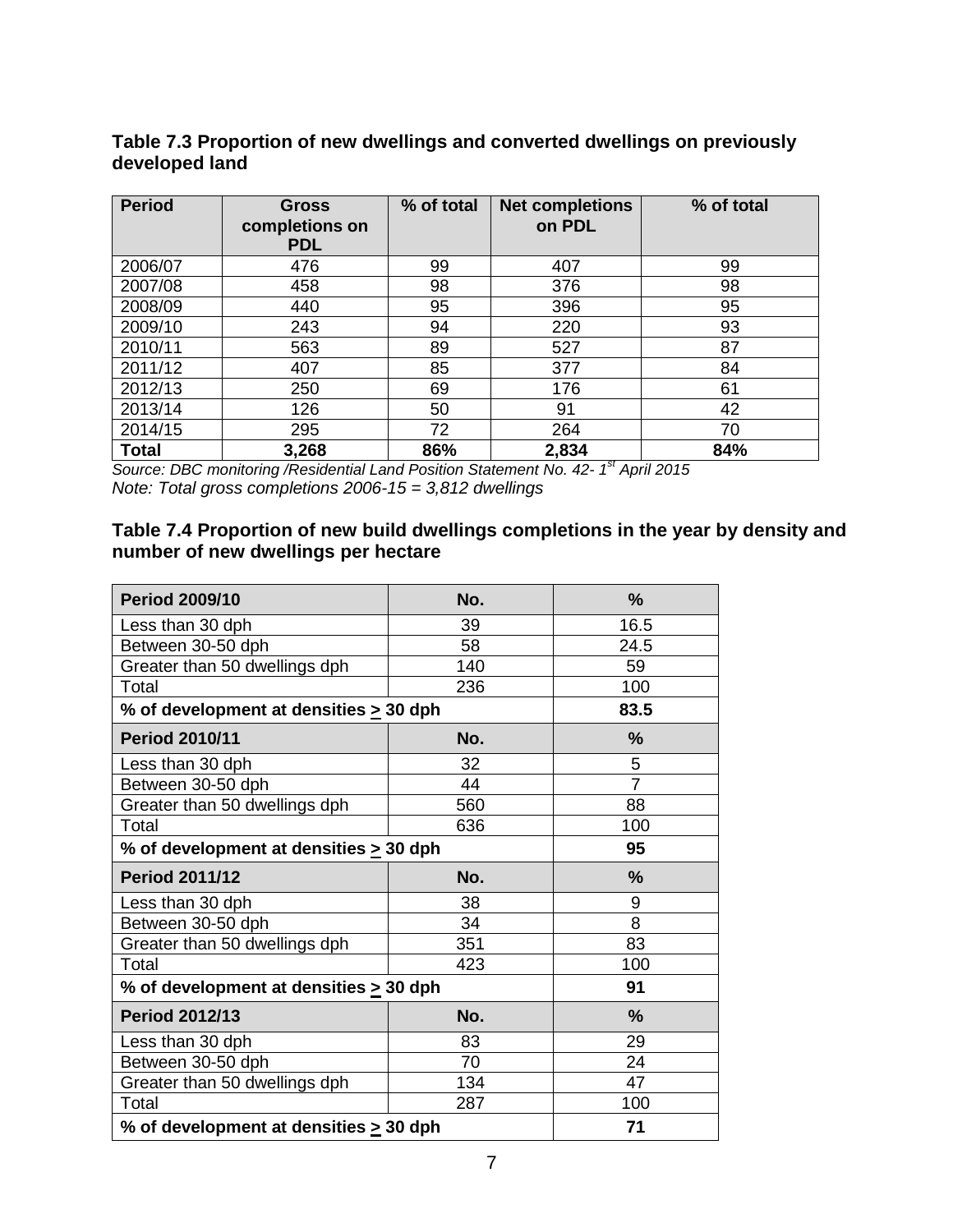| <b>Period 2013/14</b>                       | No. | $\frac{0}{0}$ |
|---------------------------------------------|-----|---------------|
| Less than 30 dph                            | 78  | 38            |
| Between 30-50 dph                           | 84  | 41            |
| Greater than 50 dwellings dph               | 42  | 21            |
| Total                                       | 204 | 100           |
| % of development at densities > 30 dph      |     | 62            |
| <b>Period 2014/15</b>                       | No. | $\frac{0}{0}$ |
| Less than 30 dph                            | 88  | 24            |
| Between 30-50 dph                           | 94  | 26            |
| Greater than 50 dwellings dph               | 179 | 50            |
| Total                                       |     | 100           |
| % of development at densities $\geq$ 30 dph | 76  |               |
|                                             |     |               |

*Note: These figures exclude demolitions Source: DBC monitoring* 

#### **Table 7.5 Average Density of New Dwellings Built on finally completed sites**

| Year    | <b>Net Site Areas in</b><br>total (Ha) | <b>Number of dwellings</b><br>completed on the sites<br>(Gross) | <b>Density of Development</b><br>dwellings/ha |
|---------|----------------------------------------|-----------------------------------------------------------------|-----------------------------------------------|
| 2006/07 | 10.71                                  | 382                                                             | 36                                            |
| 2007/08 | 14.37                                  | 400                                                             | 28                                            |
| 2008/09 | 9.19                                   | 347                                                             | 38                                            |
| 2009/10 | 8.08                                   | 227                                                             | 28                                            |
| 2010/11 | 12.35                                  | 586                                                             | 47                                            |
| 2011/12 | 6.476                                  | 389                                                             | 60                                            |
| 2012/13 | 9.51                                   | 183                                                             | 19                                            |
| 2013/14 | 8.406                                  | 141                                                             | 17                                            |
| 2014/15 | 11.19                                  | 264                                                             | 24                                            |

1 Sites recorded: this is a proportion of all completions in the year

2 This figure excludes the John Dickson site. If this site is included, the average density is 47dph *Source: DBC Monitoring Note: Average density- dwellings per hectare over all new build sites*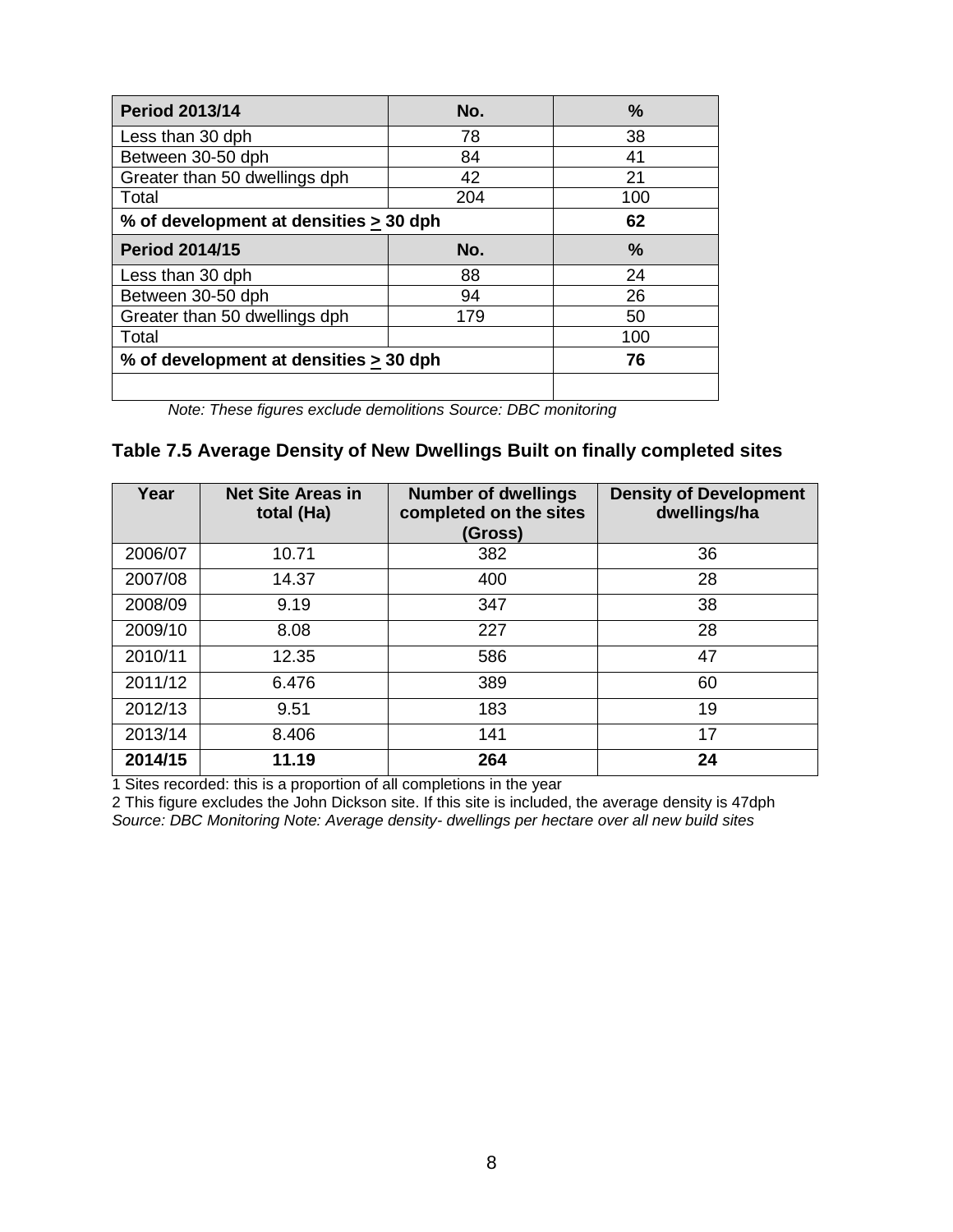|         | <b>Houses</b> | <b>Flats</b> | <b>Total</b> |
|---------|---------------|--------------|--------------|
| 2014/15 | 212           | 199          | 411          |
| 2013/14 | 184           | 70           | 254          |
| 2012/13 | 190           | 174          | 364          |
| 2011/12 | 206           | 270          | 476          |
| 2010/11 | 92            | 544          | 636          |
| 2009/10 | 92            | 167          | 259          |
| 2008/09 | 177           | 282          | 459          |
| 2007/08 | 182           | 290          | 472          |
| 2006/07 | 174           | 306          | 480          |
|         | 1,509         | 2,302        | 3,811        |

#### **Table 7.6 Completions (gross) by type of property 2006-2015**

Source: HCC Monitoring

#### **Table 7.7 Completions by nos. of bedrooms 2006-2015**

|              | 1-bed | 2-bed | 3-bed | 4-bed | 5-bed | 6-bed or<br>more | <b>Total</b> |
|--------------|-------|-------|-------|-------|-------|------------------|--------------|
| 2014/15      | 93    | 144   | 75    | 70    | 26    | 3                | 411          |
| 2013/14      | 37    | 73    | 77    | 40    | 23    | 4                | 254          |
| 2012/13      | 90    | 141   | 78    | 31    | 22    | 2                | 364          |
| 2011/12      | 141   | 162   | 97    | 66    | 4     | 5                | 475          |
| 2010/11      | 218   | 335   | 44    | 22    | 16    | 1                | 636          |
| 2009/10      | 66    | 114   | 21    | 40    | 14    | 4                | 259          |
| 2008/09      | 94    | 218   | 77    | 41    | 26    | 3                | 459          |
| 2007/08      | 94    | 252   | 71    | 28    | 23    | $\overline{4}$   | 472          |
| 2006/07      | 95    | 258   | 63    | 17    | 36    | 11               | 480          |
| <b>Total</b> | 835   | 1,553 | 528   | 285   | 164   | 34               | 3,399        |

Source: HCC Monitoring

#### **Table 7.8 Net PDL and greenfield housing completions 2006-2015**

|         | %<br>Non<br><b>PDL</b> | % pdl | <b>Total Non</b><br><b>PDL</b> | <b>Total</b><br>pdl | <b>Total</b><br>(net) |
|---------|------------------------|-------|--------------------------------|---------------------|-----------------------|
| 2006/07 | 1                      | 99    | 4                              | 407                 | 400                   |
| 2007/08 | 2                      | 98    | 14                             | 376                 | 384                   |
| 2008/09 | 5                      | 95    | 19                             | 396                 | 418                   |
| 2009/10 | 7                      | 93    | 16                             | 220                 | 237                   |
| 2010/11 | 13                     | 87    | 73                             | 527                 | 603                   |
| 2011/12 | 16                     | 84    | 69                             | 377                 | 447                   |
| 2012/13 | 39                     | 61    | 114                            | 176                 | 290                   |
| 2013/14 | 58                     | 42    | 128                            | 91                  | 219                   |
| 2014/15 | 30                     | 70    | 115                            | 264                 | 379                   |
| Total   | 16                     | 84    | 552                            | 2,834               | 3,377                 |

Source: HCC and DBC Monitoring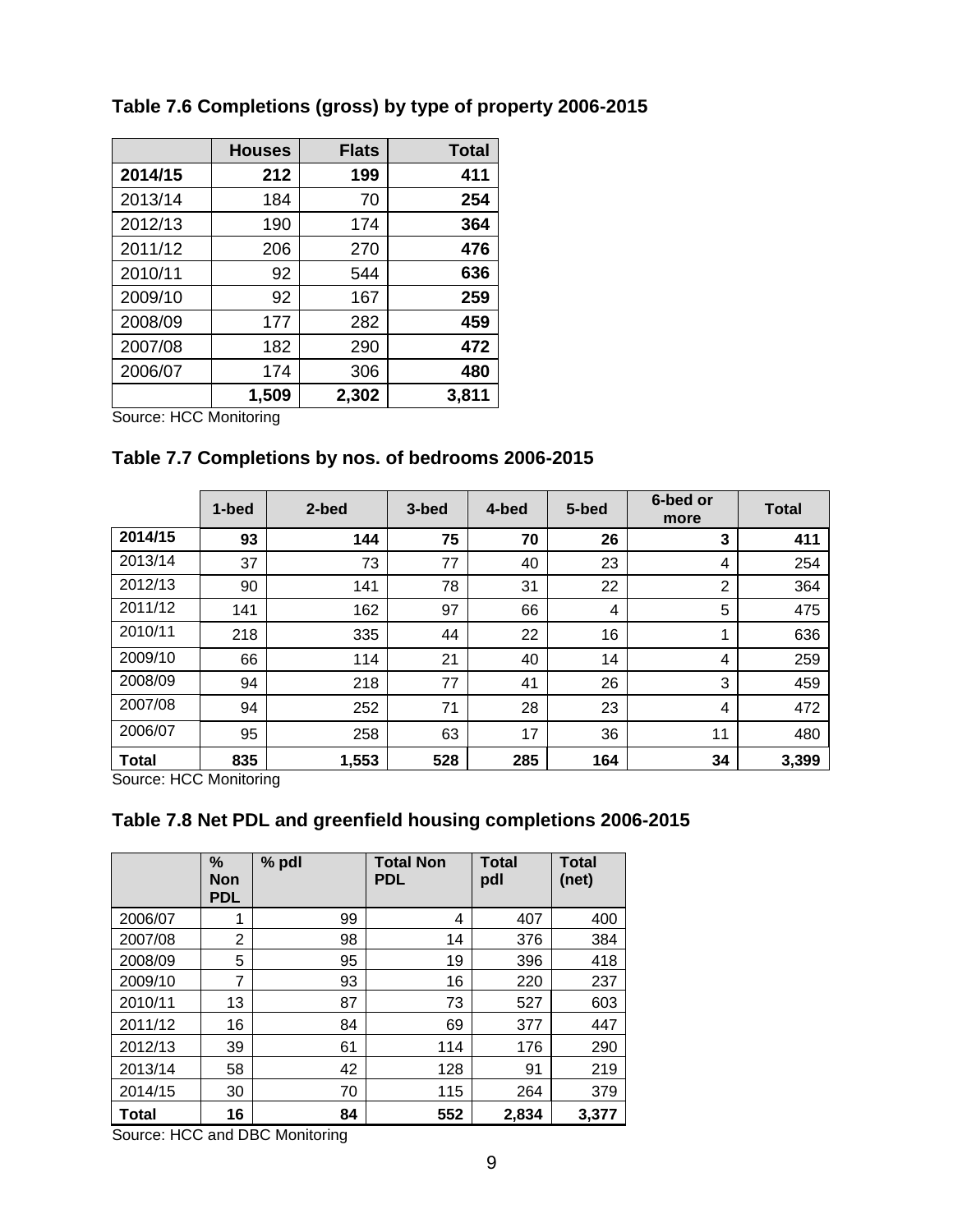| <b>Period</b>      | <b>Total</b>   | <b>Affordable Housing Provision</b> |                   |  |  |
|--------------------|----------------|-------------------------------------|-------------------|--|--|
|                    | <b>Housing</b> | <b>Number</b>                       | <b>Proportion</b> |  |  |
| 2006/7             | 400            | 137                                 | 34.3%             |  |  |
| 2007/8             | 384            | 126                                 | 32.8%             |  |  |
| 2008/9             | 418            | 148                                 | 35.4%             |  |  |
| 2009/10            | 237            | 96                                  | 35.2%             |  |  |
| 2010/11            | 603            | 60                                  | 10%               |  |  |
| 2011/12            | 447            | 117                                 | 26.2%             |  |  |
| 2012/13            | 290            | 92                                  | 31.7%             |  |  |
| 2013/14            | 219            | 27                                  | 12.3%             |  |  |
| 2014/15            | 379            | 128                                 | 33.8              |  |  |
| <b>Total</b>       | 3,377          | 931                                 | 27.6%             |  |  |
| <b>Annual rate</b> | 375            | 103                                 | 27.5%             |  |  |
| of provision       |                |                                     |                   |  |  |
| $2006/07 -$        |                |                                     |                   |  |  |
| 2014/15            |                |                                     |                   |  |  |

**Table 7.9 Gross Affordable Housing Provision 2001 – 2015 relative to Total (net) Housing**

*Source: DBC Monitoring 2006/15*

#### **Table 7.10 Total supply of Affordable housing by type**

|                      | <b>Social Rented</b><br>homes provided | <b>Intermediate</b><br><b>Homes/Shared</b><br>Ownership | <b>Affordable</b><br><b>Rented</b> | <b>First</b><br>Buy/<br>Home<br><b>Buy</b> | <b>Total</b> |
|----------------------|----------------------------------------|---------------------------------------------------------|------------------------------------|--------------------------------------------|--------------|
| 2006/07              | 59                                     | 78                                                      |                                    |                                            | 137          |
| 2007/08              | 53                                     | 73                                                      |                                    |                                            | 126          |
| 2008/09              | 92                                     | 56                                                      |                                    |                                            | 148          |
| 2009/10              | 35                                     | 61                                                      |                                    |                                            | 96           |
| 2010/11              | 53                                     | 7                                                       |                                    |                                            | 60           |
| 2011/12              | 90                                     | 5                                                       | 22                                 | 32                                         | 149          |
| 2012/13              | 43                                     | 24                                                      | 25                                 | 58                                         | 150          |
| 2013/14              | 7                                      | 11                                                      | 9                                  | 96                                         | 123          |
| 2014/15              | 41*                                    | 20                                                      | 67                                 | 126                                        | 254          |
| <b>Total 2006-15</b> | 473                                    | 335                                                     | 123                                | 312                                        | 1,243        |

*Note: Intermediate homes include shared equity and key worker housing.* 

*\* Includes a contribution of 41 social rented units from a hostel development (The Elms) in Hemel Hempstead.*

*Source: DBC monitoring*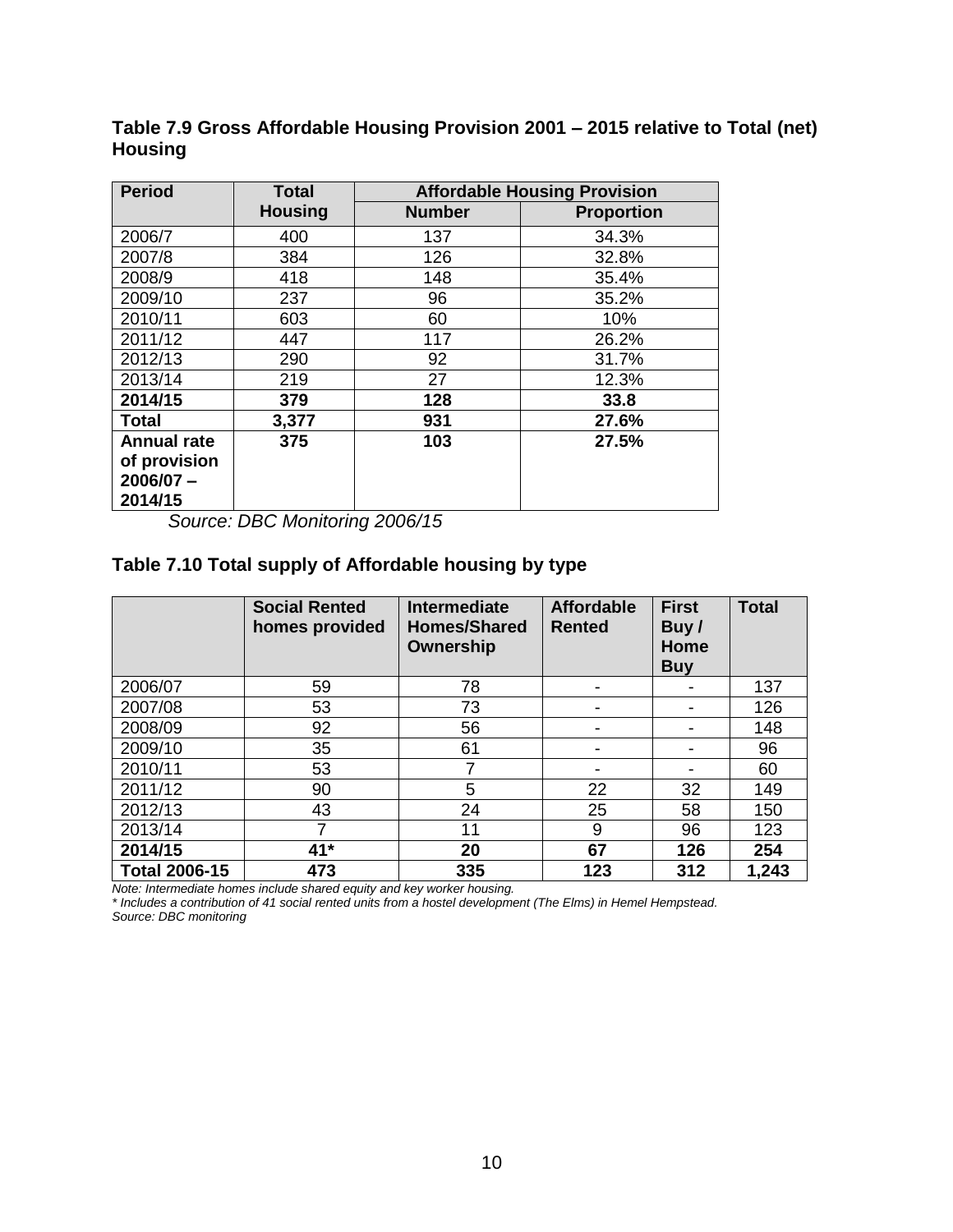## **(b) Meeting community needs**

**Table 7.11 Summary of outstanding school and pre-school floorspace (commitments)**

| <b>Settlement</b>      | Floorspace (sqm) |
|------------------------|------------------|
| <b>Hemel Hempstead</b> | 2,853            |
| <b>Berkhamsted</b>     | 2,085            |
| Tring                  | 159              |
| Bovingdon              |                  |
| <b>Kings Langley</b>   | 1,978            |
| Markyate               | 510              |
| <b>Rest of Dacorum</b> |                  |

*Source: DBC monitoring (Employment Land Position Statement No. 39 (1st April 2015)*

#### **Table 7.12 Summary of school and pre-school completions**

| <b>Settlement</b>      | Floorspace (sqm) |
|------------------------|------------------|
| <b>Hemel Hempstead</b> | -611             |
| <b>Berkhamsted</b>     | 272              |
| Tring                  |                  |
| Bovingdon              |                  |
| <b>Kings Langley</b>   |                  |
| Markyate               |                  |
| <b>Rest of Dacorum</b> | 265              |

 $\overline{a}$ 

#### **Table 7.13 Summary of outstanding health-related floorspace**

| <b>Permission</b><br>reference | <b>Address</b>                                                 | <b>Description</b>                                                                                           | <b>Outstand Status</b><br>ing<br><b>Floorspa</b><br>ce (m <sup>2</sup> ) |         |
|--------------------------------|----------------------------------------------------------------|--------------------------------------------------------------------------------------------------------------|--------------------------------------------------------------------------|---------|
| 4/00803/13/FUL                 | ADJ HIGHFIELD HALL,<br>CAMBRIAN WAY,<br><b>HEMEL HEMPSTEAD</b> | PROPOSED NEW MEDICAL<br><b>CENTRE WITH ASSOCIATED</b><br>PARKING AND PUBLIC REALM<br>WORKS (AMENDED SCHEME). | 436                                                                      | Granted |

 $1$  Includes the loss of floorspace at the former Jupiter Drive School site off Jupiter Drive in Hemel Hempstead, which has been re-provided by the new Jupiter Community Free School at the same site (2,227m<sup>2</sup>). This is reflected in the summary of outstanding school and pre-school floorspace (commitments) in Table 7.11.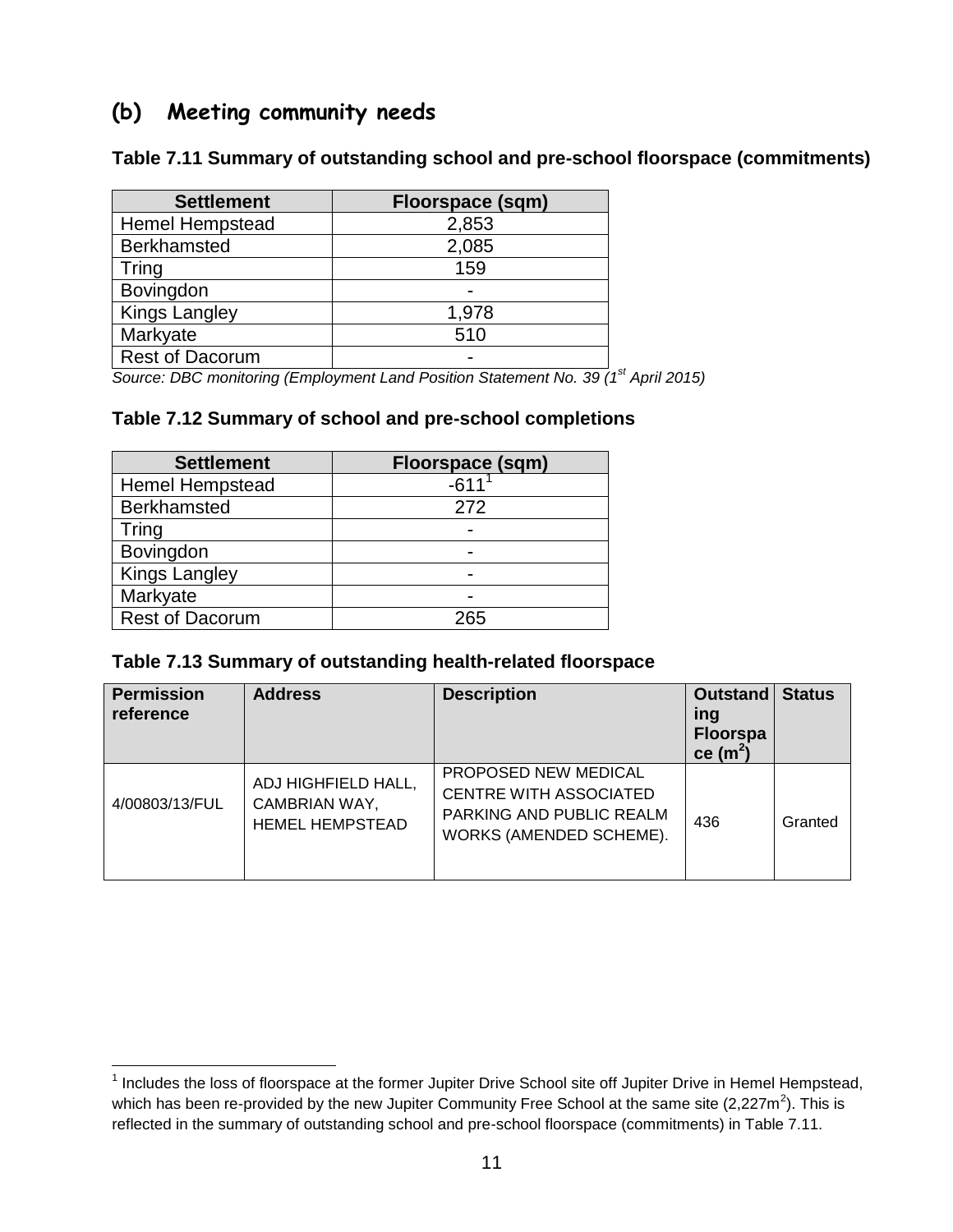| 4/01173/11/MFA | LAND AT HICKS ROAD,<br>MARKYATE, AL3 8LH                                                                              | <b>COMPREHENSIVE</b><br>REDEVELOPMENT TO<br><b>PROVIDE A RANGE OF 75</b><br><b>RESIDENTIAL DWELLINGS;</b><br>NEW CLASS B1, B2 AND B8<br><b>ACCOMMODATION</b><br>(INCLUDING THE RETENTION<br>OF TWO LIGHT INDUSTRIAL<br><b>BUILDINGS WITHIN SHAROSE</b><br>COURT); A NEW<br>SURGERY/HEALTH CENTRE; 3<br><b>COMMERCIAL UNITS (FOR</b><br>CLASS A1/A2/A3/A4 AND B1<br>USE), CREATION OF A PUBLIC<br>SQUARE, ASSOCIATED<br>LANDSCAPING; FORMATION<br>OF NEW ACCESS ROADS AND<br>PROVISION OF 197 CAR<br>PARKING SPACE (AMENDED<br>SCHEME). | 344   | Granted |
|----------------|-----------------------------------------------------------------------------------------------------------------------|----------------------------------------------------------------------------------------------------------------------------------------------------------------------------------------------------------------------------------------------------------------------------------------------------------------------------------------------------------------------------------------------------------------------------------------------------------------------------------------------------------------------------------------|-------|---------|
| 4/02047/14/MFA | <b>BLDG A, LAND</b><br><b>BETWEEN HEMEL</b><br>ONE AND PENTAGON<br>PARK, BOUNDARY<br>WAY, HEMEL<br>HEMPSTEAD, HP2 7YU | <b>CONSTRUCTION OF A TWO-</b><br><b>STOREY PRIVATE</b><br>HEALTHCARE CLINIC,<br><b>PROVIDING DAY CARE</b><br>FACILITIES (CONSULT/EXAM<br>ROOMS, TREATMENT ROOMS,<br><b>IMAGING AND DENTAL</b><br><b>TREATMENT) AND OFFICE</b><br>SPACE. ASSOCIATED CAR<br>PARKING AND LANDSCAPING<br>AND AN EXTERNAL PLANT<br>ROOM AND COMPOUND. THE<br>SITE IS CURRENTLY VACANT,<br><b>THOUGH WAS PREVIOUSLY</b><br>USED AS A GROUND LEVEL<br>CAR PARK. DEVELOPMENT TO<br>BE CARRIED OUT IN TWO<br>PHASES: CLINIC (PHASE 1)<br>OFFICES (PHASE 2).     | 1,812 | Granted |
| 4/02276/14/FUL | 98 HIGH STREET,<br>TRING, HP23 4AF                                                                                    | CHANGE OF USE OF GROUND<br><b>FLOOR AND BASEMENT FROM</b><br>CLASS A1 (RETAIL) TO CLASS<br>D1 (DENTAL PRACTICE) AND<br><b>TWO STOREY REAR</b><br>EXTENSION.                                                                                                                                                                                                                                                                                                                                                                            | 181   | Granted |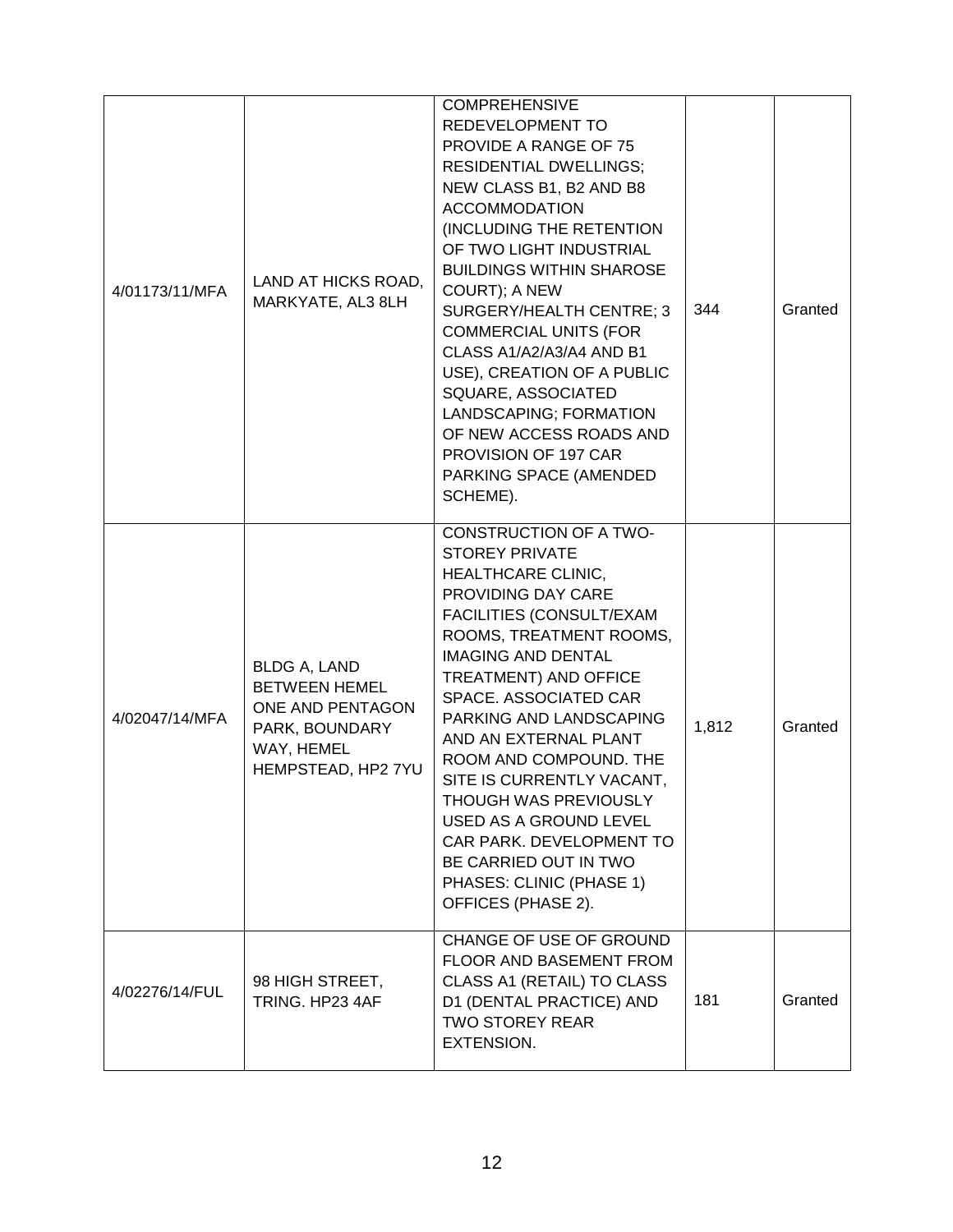|                |                  | CHANGE OF USE TO FORM A   |     |         |
|----------------|------------------|---------------------------|-----|---------|
|                |                  | <b>MEDICAL CENTRE AND</b> |     |         |
|                |                  | <b>TEMPORARY STAFF</b>    |     |         |
|                |                  | ACCOMMODATION FOR USE     |     |         |
|                |                  | BY TRING PARK SCHOOL FOR  |     |         |
|                | 9 MANSION DRIVE, | PERFORMING ARTS, WITH     |     |         |
| 4/03072/14/FUL | TRING, HP23 5BD  | ALTERATIONS TO INCLUDE    | 159 | Granted |
|                |                  | ADDITION OF EXTERNAL      |     |         |
|                |                  | STAIRS, CONVERSION OF     |     |         |
|                |                  | <b>GARAGE, NEW RAMPED</b> |     |         |
|                |                  | ACCESS AND CHANGES TO     |     |         |
|                |                  | FENESTRATIONS.            |     |         |
|                |                  |                           |     |         |

*Source: DBC monitoring (Employment Land Position Statement No. 39 (1st April 2015)*

#### **Table 7.14: Net change in floorspace for leisure, community and cultural facilities**

| <b>Permission</b><br><b>Reference</b> | <b>Address</b>                                                                                  | <b>Description</b>                                                                                                                                               | <b>Floorspace</b><br>(lost or<br>gained -/+<br>m <sup>2</sup> | <b>Cumulative</b><br><b>Balance</b><br>(m <sup>2</sup> ) |
|---------------------------------------|-------------------------------------------------------------------------------------------------|------------------------------------------------------------------------------------------------------------------------------------------------------------------|---------------------------------------------------------------|----------------------------------------------------------|
| 4/00064/12/FUL                        | 39 CHRISTCHURCH<br>ROAD, TRING, HP23<br>4EH                                                     | <b>CHAMGE OF USE FROM</b><br>D2 (PILATES STUDIO) TO<br>A1 (SHOP), INTERNAL<br>ALTERATIONS, REVISED<br><b>DISABLED</b><br>ACCESS/EMERGENCY<br><b>EXIT AT REAR</b> | $-60$                                                         | $-60$                                                    |
| 4/02239/13/FUL                        | 68 MORTIMER HILL,<br>TRING, HP23 5EE                                                            | <b>CHANGE OF USE FROM</b><br>GYM (D2) TO<br>RESTAURANT/CAFÉ (A3)                                                                                                 | $-281$                                                        | $-341$                                                   |
| 4/01111/13/FUL                        | LEISURE WORLD,<br>JARMAN WAY, HEMEL<br>HEMPSTEAD, HP1 1HH                                       | <b>CHANGE OF USE OF</b><br>PART OF LEISURE<br><b>WORLD FROM ASSEMBLY</b><br>AND LEISURE (D2) TO<br><b>DRINKING</b><br><b>ESTABLIHSMENT (A4)</b>                  | $-650$                                                        | $-991$                                                   |
| 4/00562/13/FUL                        | <b>FORMER SNOOKER</b><br><b>CLUB, HENRY WELLS</b><br><b>SQUARE, HEMEL</b><br>HEMPSTEAD, HP2 6BJ | <b>CHANGE OF USE FROM</b><br>SNOOKER CLUB (D2) TO<br>PLACE OF WORSHIP (D1)                                                                                       | No loss/gain<br>$- change$<br>within use<br>class.            | $-991$                                                   |
| 4/00668/13/FUL                        | <b>LEVERSTOCK GREEN</b><br><b>CRICKET CLUB,</b><br>BEDMOND ROAD,<br>HEMEL HEMPSTEAD,<br>HP3 8LJ | <b>SINGLE STOREY SIDE</b><br><b>EXTENSION</b>                                                                                                                    | $+55$                                                         | $-936$                                                   |
| 4/02236/14/FUL                        | ROOM 201, 200<br>MARLOWES, HEMEL<br>HEMPSTEAD, HP1 1BH                                          | <b>CHANGE OF USE FROM</b><br>NIGHTCLUB (SUI<br>GENERIS) TO GYM (D2)                                                                                              | $+700$                                                        | $-236$                                                   |
| 4/00730/14/FUL                        | <b>SCOUTS HALL, THE</b><br>DRIFT, GREAT PARK,<br>KINGS LANGLEY, WD4<br>9HT                      | SINGLE STOREY SIDE<br><b>EXTENSION</b>                                                                                                                           | $+45$                                                         | $-191$                                                   |
| 4/02206/13/FUL                        | <b>LITTLE HAY GOLF</b><br>COMPLEX,<br>HEMPSTEAD ROAD,                                           | SINGLE STOREY FRONT<br><b>EXTENSION TO EXISTING</b><br><b>CLUBHOUSE</b>                                                                                          | $+86$                                                         | $-105$                                                   |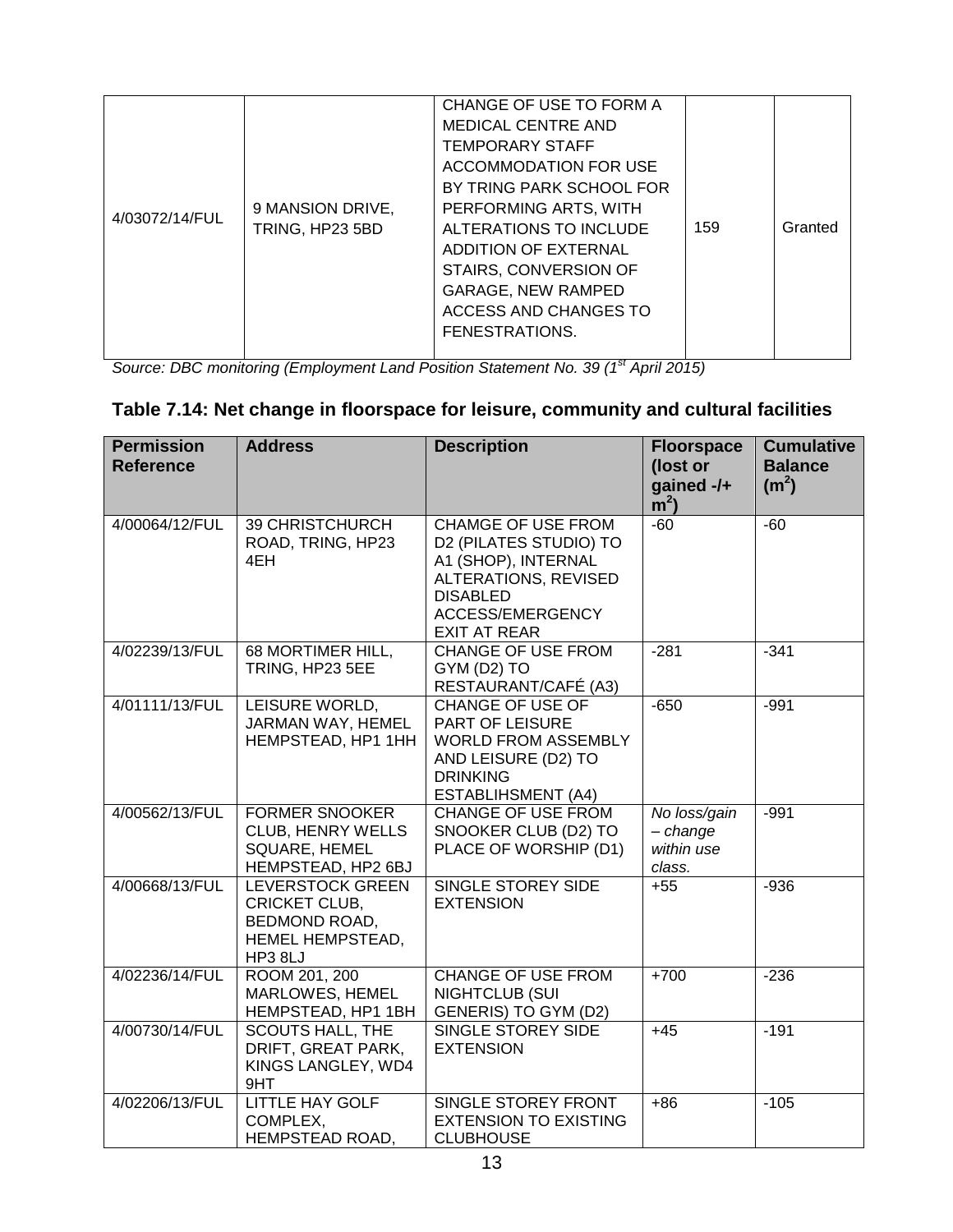|                | <b>BOVINGDON, HEMEL</b>                                                                                                                   |                                                                                                                                                                                                                                                                                                                                                                                                                                                                              |                          |                            |
|----------------|-------------------------------------------------------------------------------------------------------------------------------------------|------------------------------------------------------------------------------------------------------------------------------------------------------------------------------------------------------------------------------------------------------------------------------------------------------------------------------------------------------------------------------------------------------------------------------------------------------------------------------|--------------------------|----------------------------|
|                | HEMPSTEAD, HP3 0XT                                                                                                                        |                                                                                                                                                                                                                                                                                                                                                                                                                                                                              |                          |                            |
| 4/00374/13/FUL | <b>LAND ADJACENT TO</b><br>CLUBHOUSE,<br><b>ASHRIDGE GOLF</b><br>CLUB, GOLF CLUB<br>ROAD, LITTLE<br>GADDESDEN,<br>BERKHAMSTED, HP4<br>1LY | DEMOLITION OF EXISTING<br>TIMBER SHED AND<br><b>CONSTRUCTION OF</b><br>STORAGE FACILITY AND<br>ANCILLARY CLUB ROOM                                                                                                                                                                                                                                                                                                                                                           | $+320$                   | 215                        |
| 4/01487/10/FUL | <b>RECREATION</b><br><b>GROUND, STATION</b><br>ROAD, LONG<br><b>MARSTON, TRING</b>                                                        | <b>EXTENSION TO LONG</b><br><b>MARSTON FOOTBALL</b><br><b>CLUB CHANGING ROOMS</b>                                                                                                                                                                                                                                                                                                                                                                                            | $+48$                    | 263                        |
| 4/00471/13/FUL | YG31, 81 AKEMAN<br>STREET, TRING, HP23<br>6AJ                                                                                             | <b>CHANGE OF USE FROM</b><br><b>B1(C) INDUSTRIAL TO</b><br>MARTIAL ARTS TRAINING                                                                                                                                                                                                                                                                                                                                                                                             | $+76$                    | 339                        |
| 4/00676/14/MFA | <b>LAND AT MAYLANDS</b><br><b>COURT &amp; WOOD LANE</b><br>END, MAYLANDS<br>AVENUE, HEMEL<br>HEMPSTEAD, HP2 2DE                           | REDEVELOPMENT FOR<br>MIXED USE SCHEME<br><b>COMPRISING OF FLATTED</b><br><b>RESIDENTIAL</b><br>ACCOMMODATION (C3),<br><b>AFFORDABLE HOUSING</b><br>(C3), OFFICE (B1) AND<br>MIXED RETAIL (A1),<br><b>FINANCIAL AND</b><br><b>PROFESSIONAL</b><br>SERVICES (A2), AND<br>RESTAURANT (HOT FOOD<br>TAKEAWAY) (A3/A5) USES<br><b>TOGETHER WITH A</b><br>CHURCH (D1) (WITH<br><b>ANCILLARY</b><br>ACCOMMODATION),<br>PEDESTRIAN AND<br><b>VEHICULAR ACCESS AND</b><br>PUBLIC REALM | $+1,764$<br>(For D1 use) | 2,103                      |
| 4/01486/14/DEM | <b>MARLOWES</b><br>METHODIST CHURCH,<br>MARLOWES, HEMEL<br>HEMPSTEAD, HP1 1HD                                                             | <b>DEMOLITION OF EXISTING</b><br><b>CHURCH</b>                                                                                                                                                                                                                                                                                                                                                                                                                               | $-400$                   | 1,703                      |
| 4/01785/12/FUL | <b>NEW MILL SOCIAL</b><br>CENTRE, BULBOURNE<br>ROAD, GAMNEL,<br>TRING, HP23 4JL                                                           | DEMOLITION OF EXISTING<br><b>FUNCTION HALL AND</b><br><b>REDEVELOPMENT WITH</b><br>SIX HOUSES (FOUR X 3-<br>BED AND TWO X 2-BED)<br><b>WITH ASSOCIATED</b><br>PARKING AND AMENITY<br><b>SPACE</b>                                                                                                                                                                                                                                                                            | $-200$                   | 1,503                      |
|                |                                                                                                                                           |                                                                                                                                                                                                                                                                                                                                                                                                                                                                              |                          | TOTAL: $1,503 \text{ m}^2$ |

*Source: DBC monitoring (Employment Land Position Statement No. 39 (1st April 2015)*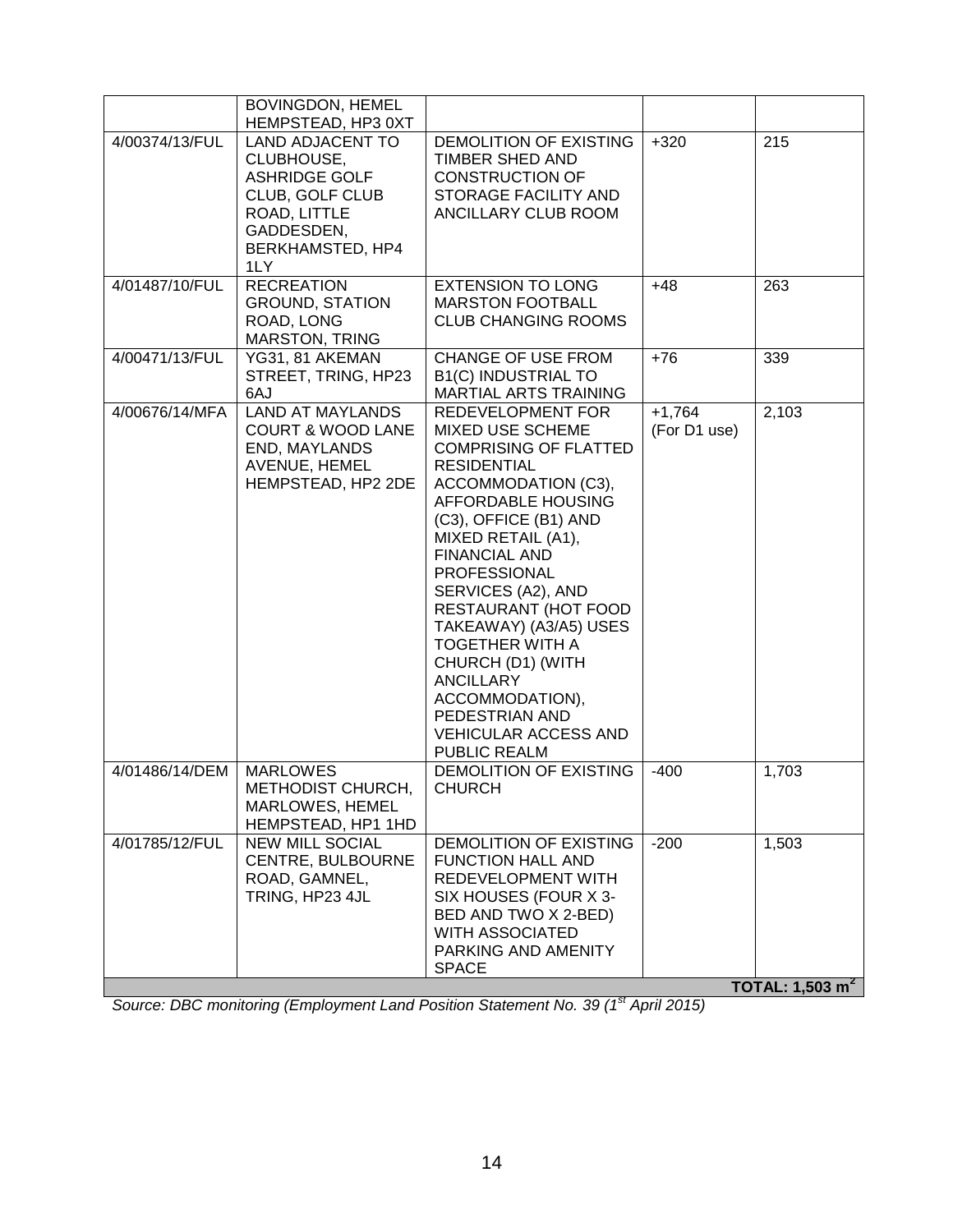## **8. Looking after the Environment**

#### **(a) Enhancing the natural environment**

No further information provided.

#### **(b) Conserving the natural environment**

No further information provided.

#### **(c) Using resources efficiently**





**Source:** 2015 C-Plan monitoring (ECSC) *[Key: EE = energy efficiency; CHP = combined heat and power; RE = renewable energy]*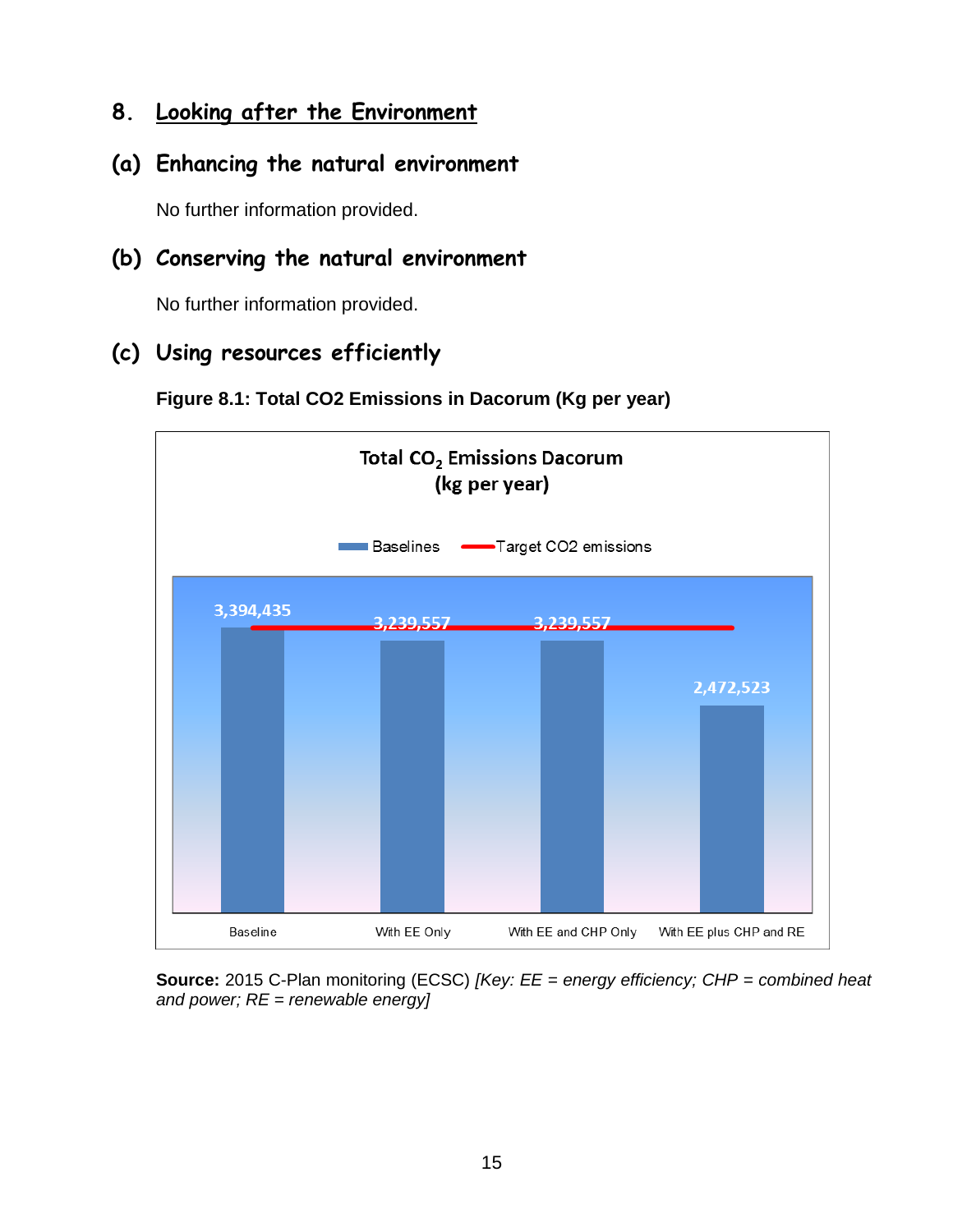

**Figure 8.2: Total CO2 Savings (Dacorum)**

**Source:** 2015 C-Plan monitoring (ECSC)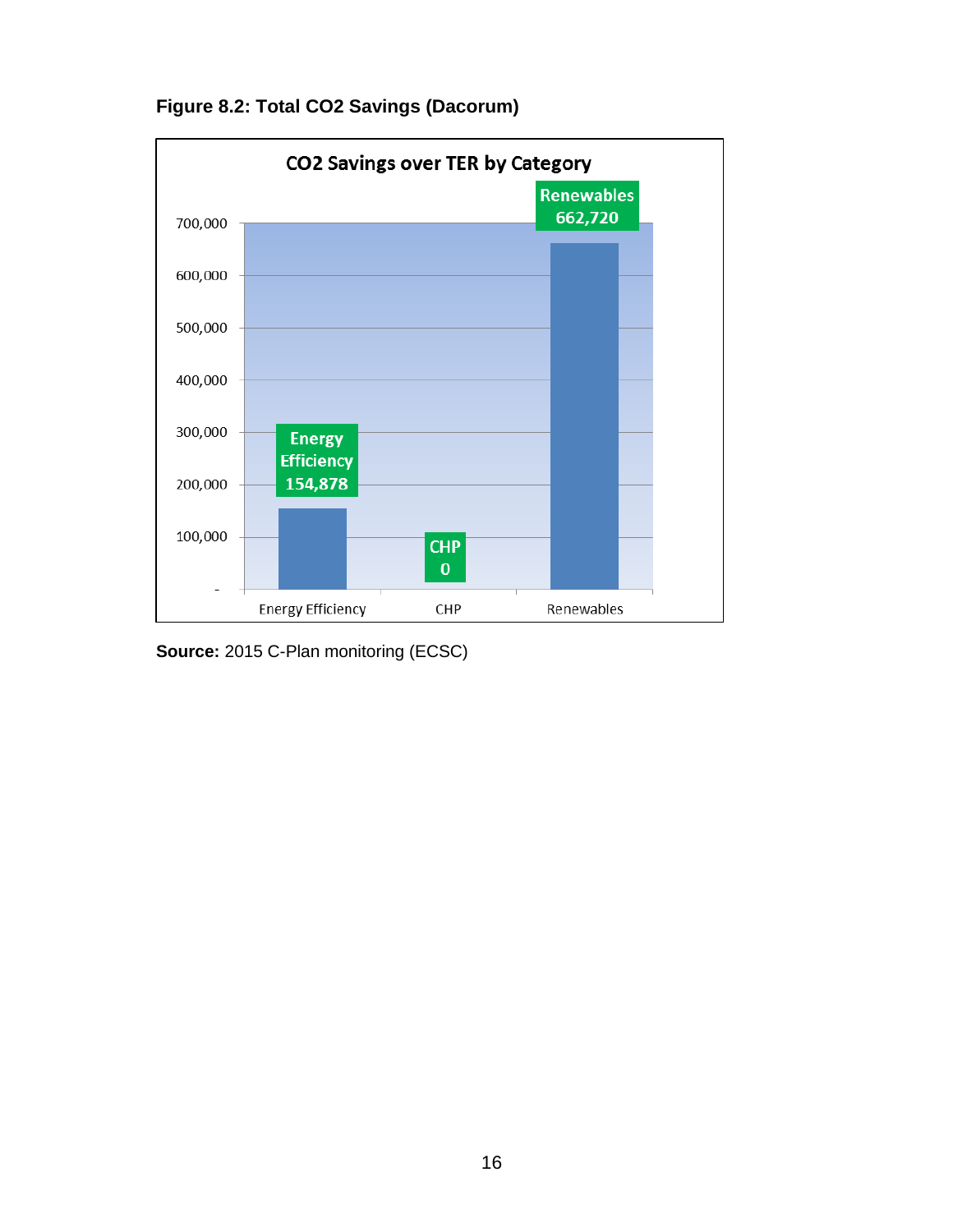

**Figure 8.3: Renewable Energy CO2 savings in Dacorum by technology (Kg CO2 per year)**

**Source:** 2015 C-Plan monitoring (ECSC). *[Key: SHW = solar heated water; GSHP = ground source heat and power; GCC = ground coupled cooling; PV = photovoltaic]*